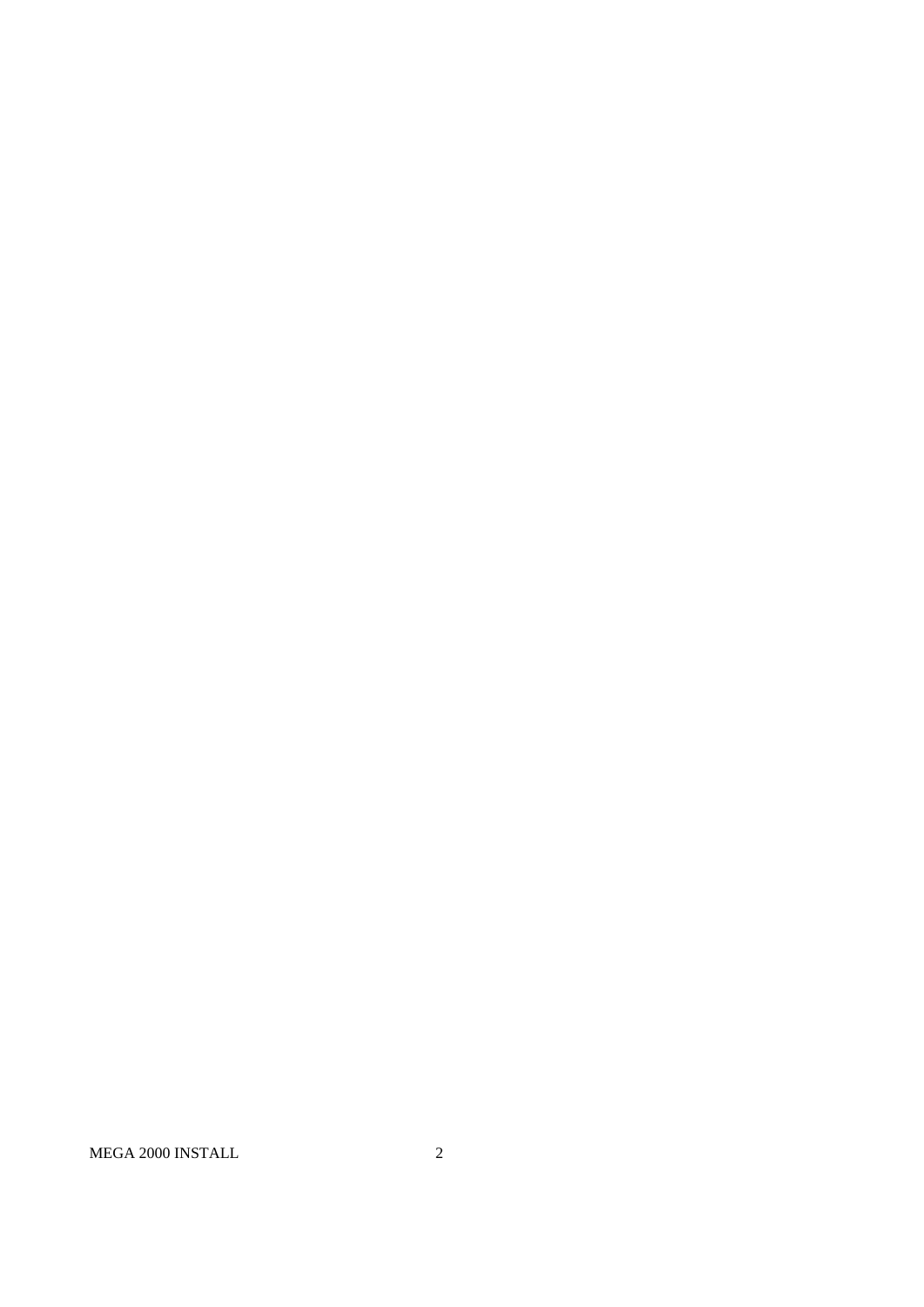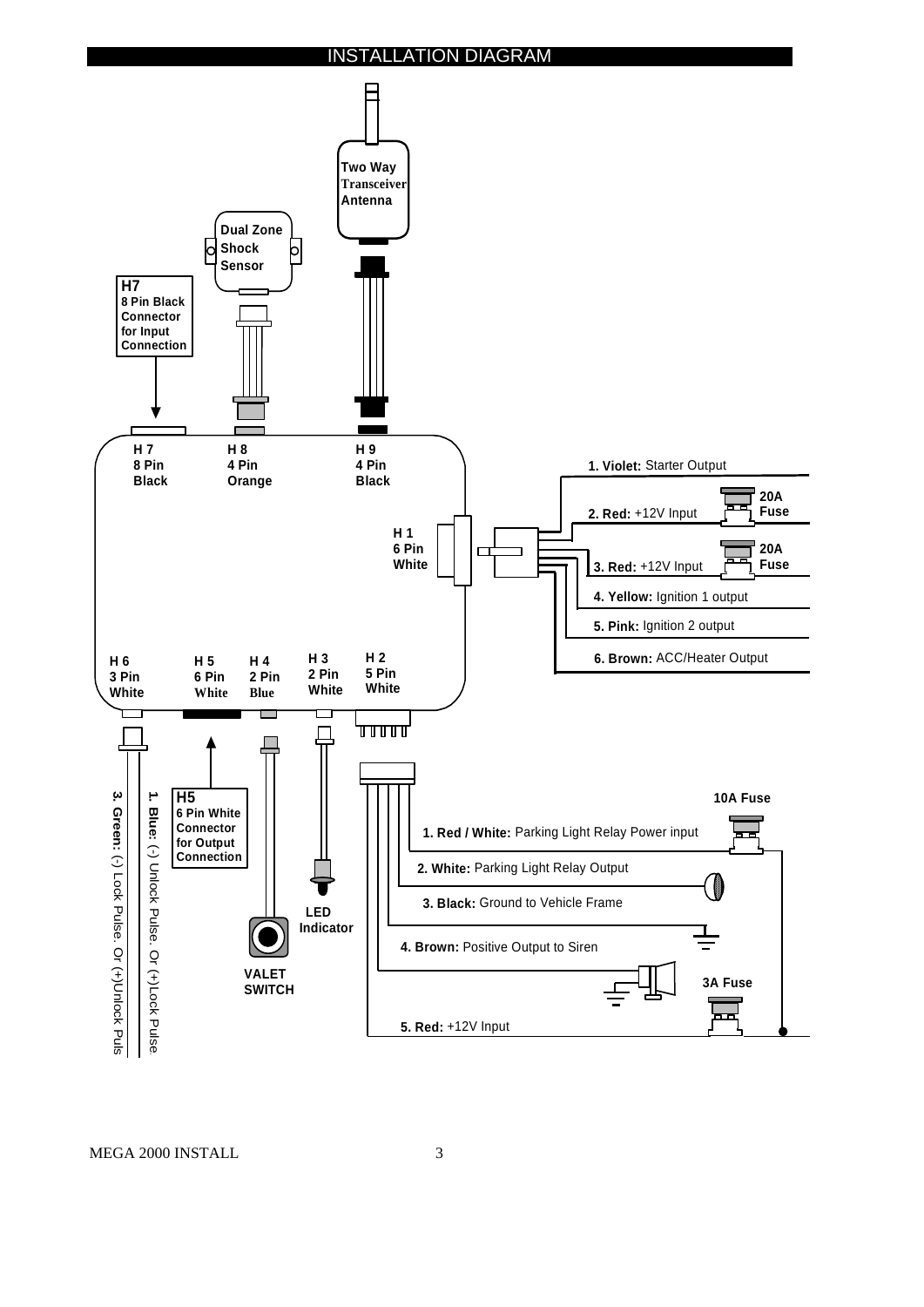## **#H5 6 PIN WHITE CONNECTOR FOR OUTPUT CONNECTION**



#### **#H7. 8 PIN BLACK CONNECTOR FOR INPUT CONNECTION:**



**IMPORTANT NOTE:** Directly connect the H7/6 BLACK/WHITE wire to the "GROUND" when this wire is not used.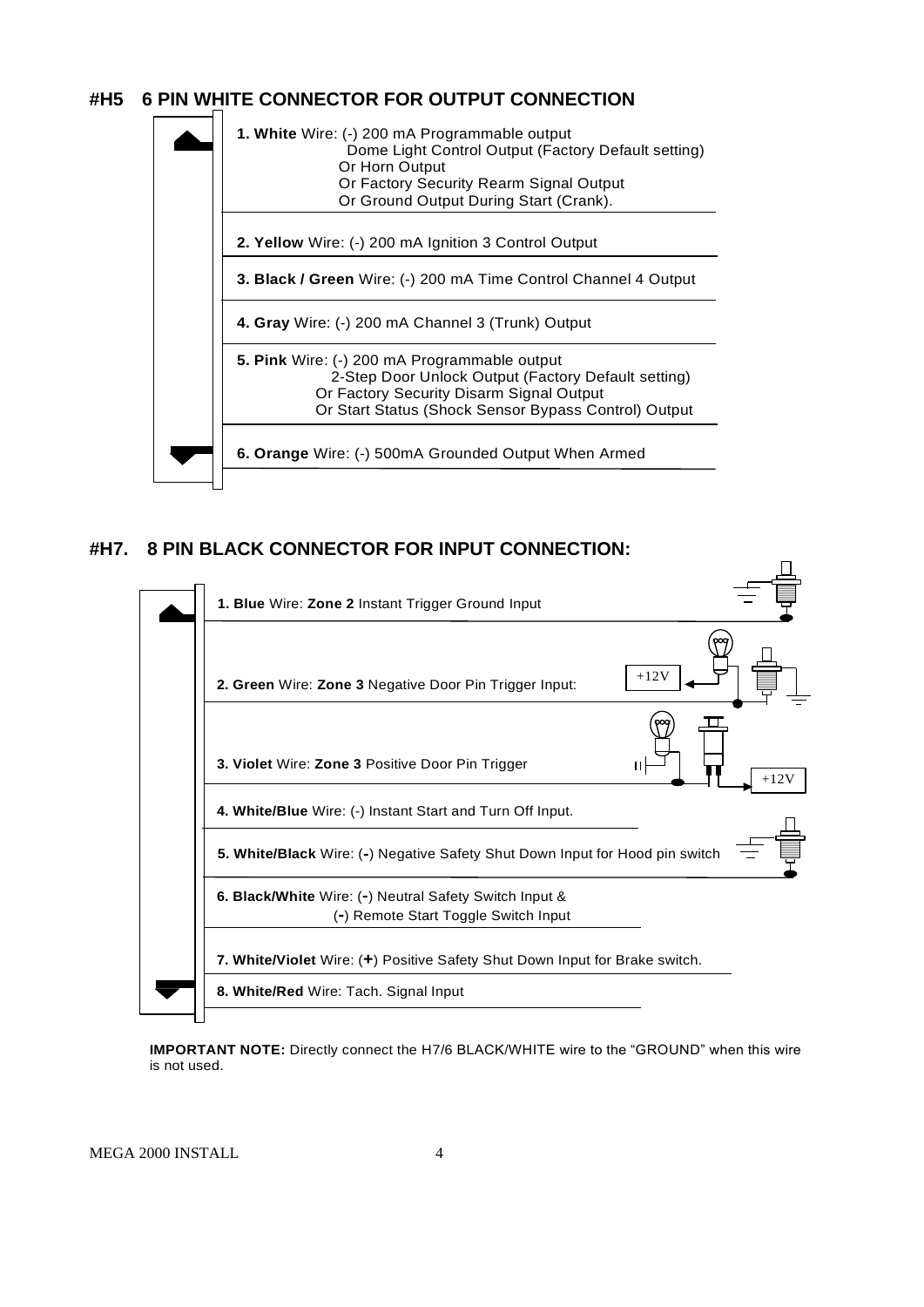## **INSTALLER WARNINGS**

This Remote Starter with Alarm System is designed to be installed on fuel injected vehicles ONLY.

- For automatic transmission vehicle, this system must be installed and wired through a safety switch it will not start in any forward or reverse gear.
- Some automatic transmission vehicle [mainly older GM vehicles with a purple starter wire] have a mechanical-type park safety switch instead of electrical safety switch. The mechanical type does not interrupt the starter circuit when the transmission is any gear and does not offer the 100% level of safety required for remote starting purposes. Therefore, our system should never be installed on any vehicle that uses a mechanical type park safety switch.
- **For automatic transmission vehicle, once you install this system, you must verify that the vehicle** will not start any forward or reverse gear. Regardless of the type of vehicle.
- Read operation manual for operating and programming routine.
- Do not install any component near the brake, gas pedal or steering linkage.
- Some vehicles have a factory installed transponder immobilizer system that can severely complicate the installation. There is possibility that this system can not be installed on some immobilizer equipped vehicles.
- Most vehicles have an SRS air bag system. Use extreme care and do not probe any wires of the SRS system.
- Disconnect the car battery before connecting work on the vehicle.
- Check behind panels before drilling any holes. Ensure that no wiring harness or other components are located behind the panels that would otherwise be damaged.
- Use conventional crimp lock, bullet on any wiring. Poor wiring, i.e. taped joints will possibly introduce unreliability into the alarm system and may result in false alarms or incorrect operation.
- Install wiring neatly under carpets or behind trim to prevent possible damage to wires.
- For the wire operates the current more than 10A. We suggest soldering all connection point. Do not use crimp lock type connectors or wire nuts.

#### WIRING

Keep wiring away from moving engine parts, exhaust pipes and high-tension cable. Tape wires that pass through holes on the firewall to prevent fraying. Watch for sharp edges that may damage wires and causes short circuit.

CAUTION: Do not connect the wire harness to the control module until all wiring to vehicle is complete.

#### **H1: 6 PIN HEAVY GAUGE WIRING CONNECTION:**

Remember that the system does to start a vehicle is duplicate the functions of the ignition key switch! Below, we will explain the three basic functions of the ignition switch. Since this installation will require analysis of the ignition switch functions, we recommend making the three connections below at the ignition switch harness directly.

H1/1. Violet Wire – Starter Output

Careful consideration for the connection of this wire must be made to prevent the vehicle from starting while in gear. Understanding the difference between a mechanical and an electrical Neutral Start Switch will allow you to properly identify the circuit and select the correct installation method. In addition you will realize why the connection of the safety wire is required for all mechanical switch configurations.

Failure to make this connection properly can result in personal injury and property damage.

In all installations it is the responsibility of the installing technician to test the remote start unit and assure that the vehicle can not start via RF control in any gear selection other than park or neutral. In both mechanical and electrical neutral start switch configurations, the connection of the VIOLET wire will be made to the low current start solenoid wire of the ignition switch harness. This wire have +12 volts when the ignition switch is turned to the "START" (CRANK) position only. This wire have 0 volts in all other ignition switch positions.

NOTE: This wire must be connected to the vehicle side of the starter cut relay (when used). For the electrical neutral switch configuration, this connection must be made between the starter inhibit relay (when used) and the neutral safety switch as shown in the following diagram.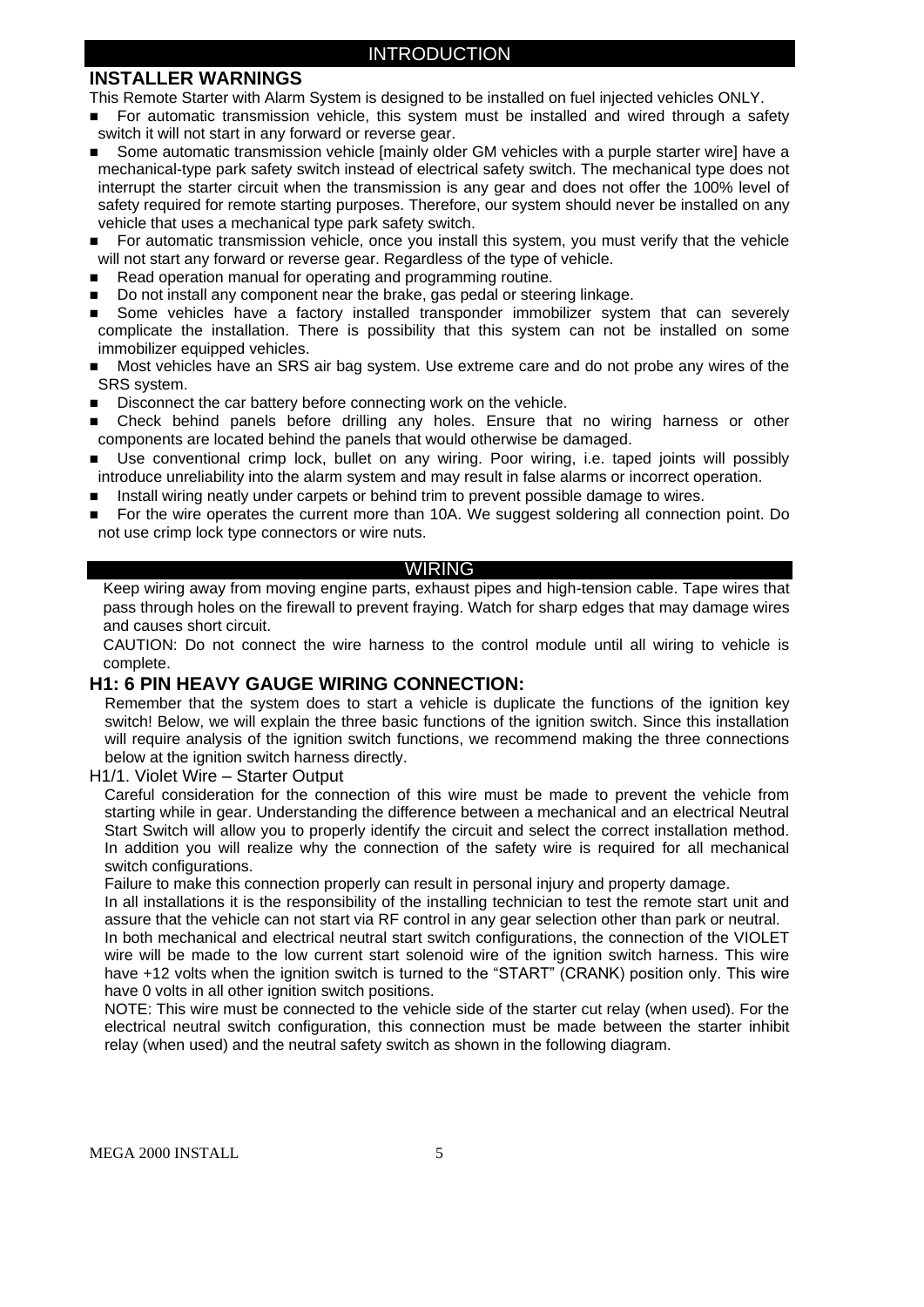Failure to connect this wire to the ignition switch side of the neutral safety switch can result in personal injury and property damage. SEE NEUTRAL START SAFETY TEST FOR FURTHER DETAILS.



H1/2 & H1/3. Red Wire (2) – +12V Power Input

Remove the two 20A fuses prior to connecting these wires and do not replace them until the satellite has been plugged into the control module. These wires are the source of current for all the circuits the relay satellite will energize. They must be connected to a high current source. Since the factory supplies (+) 12V to the key switch that is used to operate the motor, it is recommended that these wires be connected there.

Note: If the factory supplies two separate (+) 12V feeds to the ignition switch, connect one RED wire of the satellite to each feed at the switch.

H1/4. Yellow Wire – Ignition 1 Output

Connect the YELLOW wire to the ignition 1 wire from the ignition switch. The ignition wire should receive "12 volts" when the ignition key is in the "ON" or "RUN" and "START" or "CRANK" position. When the ignition is turned "OFF", the ignition wire should receive "0" voltage.. **The Yellow wire must be connected.**

#### H1/5. Pink Wire – Ignition 2 Output

Some vehicles have [2] ignition wires that must be power. Connect the PINK wire to the ignition 2 wire from the ignition switch. The ignition wire should receive "12 volts" when the ignition key is in the "ON" or "RUN" and "START" or "CRANK" position. When the ignition is turned "OFF", the ignition wire should receive "0" voltage. If the PINK wire is not used, cap the end of the wire.

H1/6. Brown Wire –Accessory Output (Heater /ACC Output)

Connect the BROWN wire to the accessory wire in the vehicle that powers the climate control system.

An accessory wire will show + 12 volts when the ignition switch is turned to the "ACCESSORY" or "ON" and "RUN" positions, and will show 0 Volts when the key is turned to the "OFF" and "START" or "CRANK" position. There will often be more than one accessory wire in the ignition harness. The correct accessory wire will power the vehicle's climate control system. Some vehicle may have separate wires for the blower motor and the air conditioning compressor. In such cases, it will be necessary to add a relay to power the second accessory wire.

#### **H2: 5 PIN WIRE HARNESS:**

H2/1. Red / White Wire – Parking Light Relay Input --

The RED/WHITE wire is the input to the flashing parking light relay. The connection of the RED/WHITE wire will determine the output polarity of the flashing parking light relay.

If the vehicle you are working on has +12volt switched parking lights, you don't need connect this wire. This wire already connected to +12volt.

If the vehicle's parking lights are ground switched, cut the RED/WHITE wire, connect the RED/WHITE wire to chassis ground.

H2/2. White Wire –Parking Light Relay Output (+12 V 10A Output) --

Connect the WHITE wire to the parking light wire coming from the headlight switch. Do not connect the WHITE wire to the dashboard lighting dimmer switch. (Damage to the dimmer will result). The limitation of the WHITE wire is 10 AMP max. Do not exceed this limit or damage to the alarm and parking relay will result.

H2/3. Black Wire – System Ground –

This is main ground connection of the alarm module. Make this connection to a solid section of the vehicle frame. Do not connect this wire to any existing ground wires supplied by the factory wire loom, make the connection to the vehicle's frame directly.

H2/4. Brown Wire – Siren Drive Programmable Output – (See Alarm Feature **III - 1** Programming)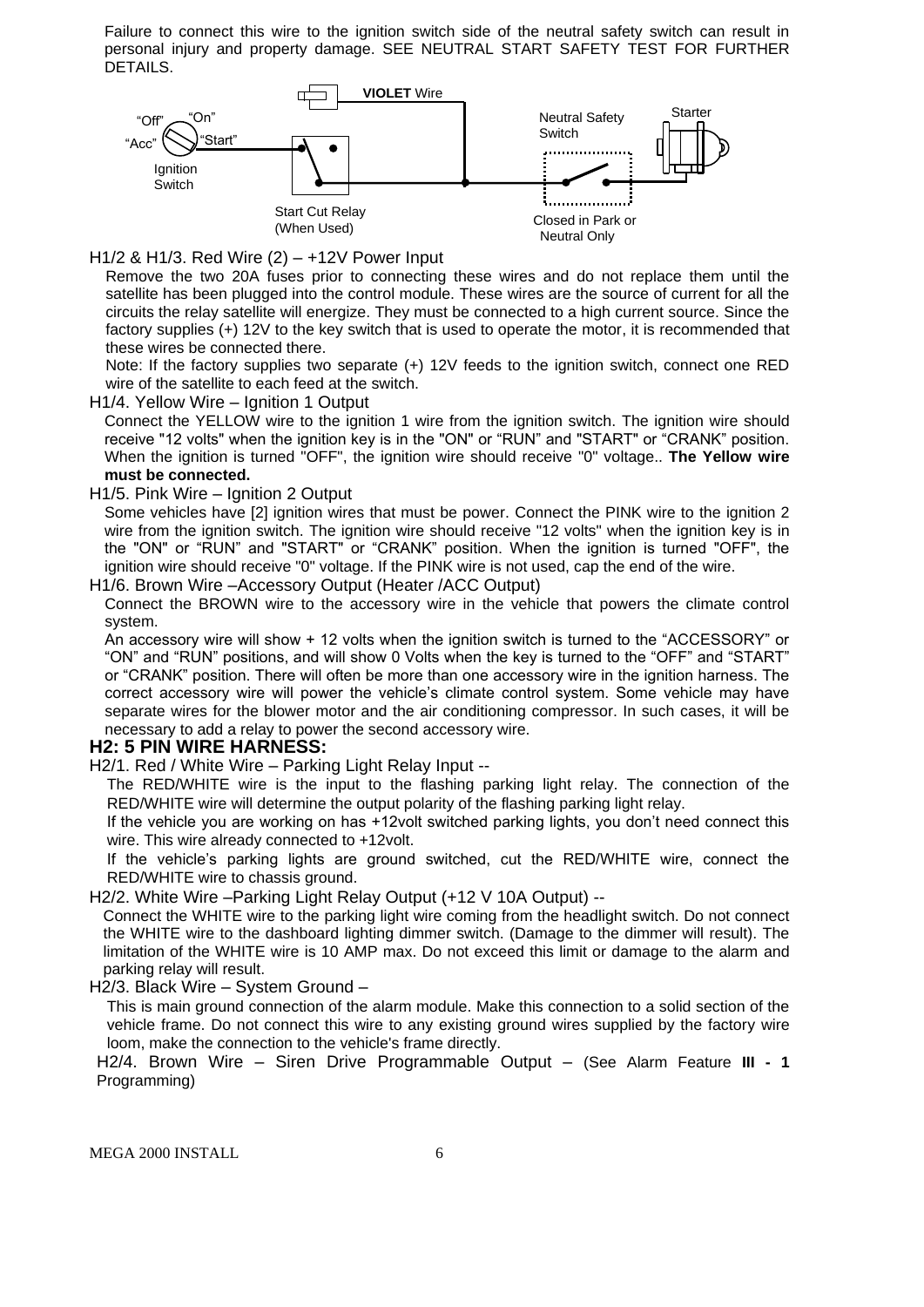This is the positive (+) output connection for the siren. Current capacity is 2 amps. Make connection to the (+) red wire from the siren. Make the (-) black wire coming from the siren to a good chassis ground.

H2/5. Red Wire –System Power (+12V Constant) --

#### The RED wire supplies power to the system. Connect this wire to a constant +12 volt source. **H3. 2 PIN WHITE CONNECTOR FOR THE LED STATUS INDICATOR:**

The led indicator status should be mounted in a highly visible area such as top of the dashboard, on top of the shifter console or on dashboard face. Leave at least 6mm space behind the mounting location for LED housing. Once a suitable location is chosen, drill a 6mm hole. Run the LED wires through the hole then press the 2 pin LED housing into the place. Route the LED wires to the control module.

## **H4. 2 PIN BLUE CONNECTOR FOR THE VALET SWITCH:**

Select a mounting location for the switch that is easily accessible to the driver of the vehicle. The switch does not have to be concealed, however, concealing the switch is always recommended, as this provides an even higher level of security to the vehicle. Mount the valet switch in a hidden but accessible location. Route the valet switch wires to the control module.

## **H5: 6-PIN MINI WHITE CONNECTOR WIRE HARNESS:**

H5/1. White Wire –(-) 200ma Programmable Output.

Dome Light Control Output (Factory Default Setting)—

This wire becomes grounded when the dome light controls circuit active. The current capacity of this wire is 200mA. This wire can control the operation of the interior lights. An optional 10 Amps relay can be used to this system for interior lights operation.

a). Upon disarming, the interior lights will remain on for 30 seconds.

b). If the vehicle is violated, the interior light will flash for the same duration as the siren.

#### Horn Output– See Alarm Feature **III - 2** Programming)

This wire is provided to use the existing vehicle's horn as the alarm system's optional's warning audible device. It's a transistorized low current output, and should only be connected to the low current ground output from the vehicle's horn switch. When the system is triggered, the horn will sound.

Factory Security Rearm Signal Output– (See Alarm Feature **III - 2** Programming)

This wire is designed to rearm a factory installed security system. This wire will supply a pulse whenever the remote start times out or is shut dowm using the transmitter and remote door locking..

Ground Output During Start (Crank) – (See Alarm Feature **III - 2** Programming)

This wire will provide a 200 mA ground output while the starter output of the remote start unit is active. This output can be used to activate the Crank Low/Bulb Test wire found in some GM vehicles. This wire is also referred to as the ECM wake up wire in some vehicles.

#### H5/2. Yellow Wire  $-$  (-) 200ma Ignition 3 Output  $-$

This wire provides a 200mA (-) ground output that becomes active 4 seconds before the remote start unit initialize, and remains grounded while running.

#### **Ignition 3 output:**

Some newer vehicles use a third ignition wire which is required to start and keep the vehicle's engine running. If this is the case, wire an IGN 3 **Yellow Wire** relay (not supplied) as shown below: Do not connect any vehicle circuits together, they are isolated for a resaon.



#### **Transponder interfacing using relay:**

 If the vehicle has transponder system installed, you will need to by-pass the system while the vehicle is

operating under the control of the Remote Start Unit. To do this:

- 1. You will need a transponder key that's already programmed to the vehicle.
- 2. Remove the trim around the ignition switch.
- 3. Wrap a thin (28 30awg) wire tightly around ignition switch 6 to 8 times and secure it.
- 4. About 6"down line make another loop of approximately 2"diameter.
- 5. Place the key inside this loop and secure it to the loop.
- 6. Connect on end of the (28 30awg) wire to pin (87) of the relay module.
- 7. Connect the other end of the loop wire to Pin (30) of relay module.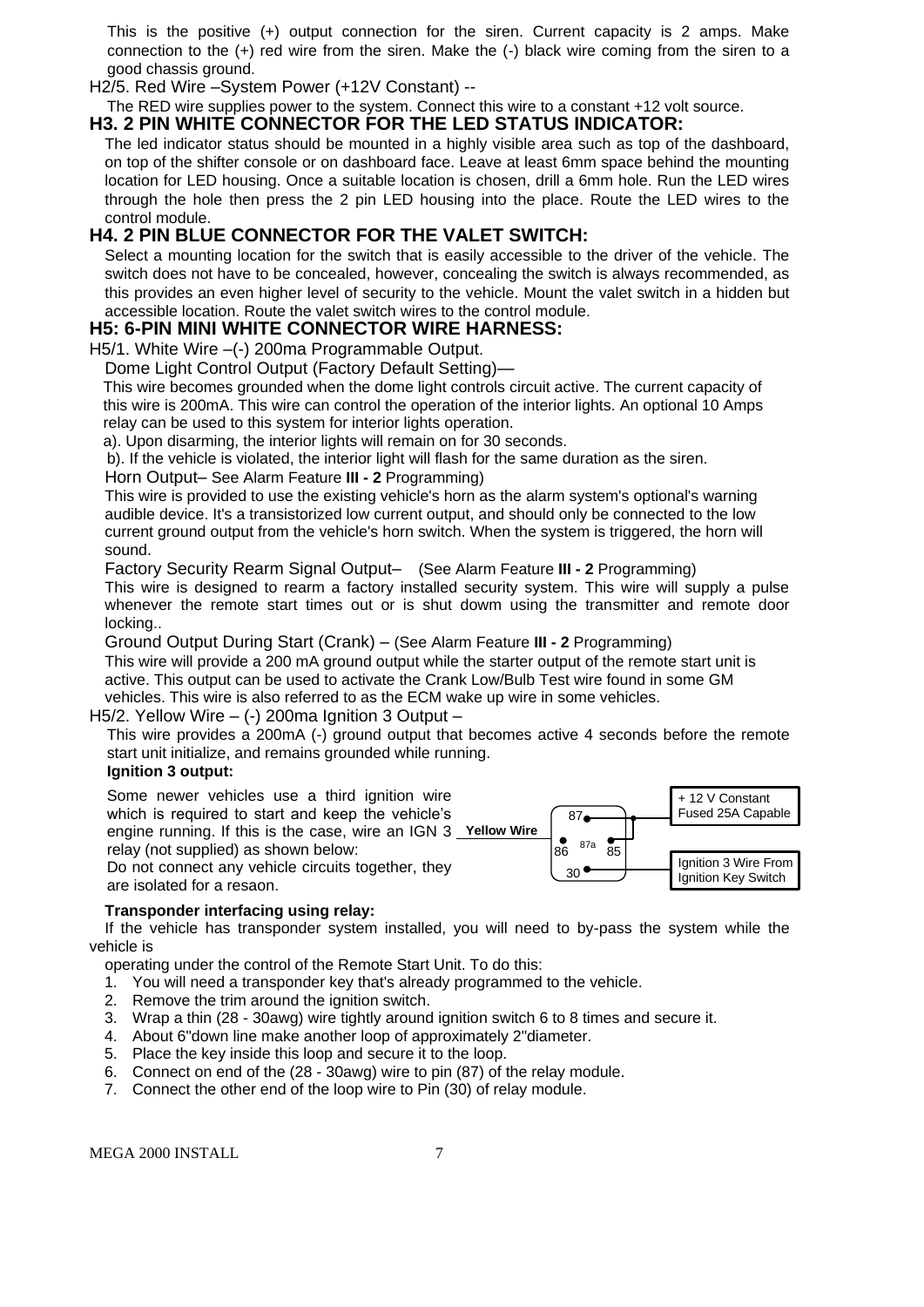- 8. Connect the pin (86) of the relay module to the ignition wire from the ignition switch.
- 9. connect the pin (85) of the relay module to the **H5/2 Yellow** wire of 5-pin mini white connector.



#### **GM VATS KEY OVERRIDE:**

If the vehicle has the General Motor VATS system installed, you will need to by-pass the system while the vehicle is operating under the control of the Remote Start Unit. To do this:

- 1. Measure the resistance of the resistor pellet on the ignition key then select a resistor within 5% of the key's value.
- 2. Locate the pair of VATS wires in the vehicle, usually a pair of thin gauge wires running from the ignition switch to the VATS control module.
- 3. Connect the YELLOW wire from Remote Start Unit to TERMINAL #85 of an external relay. Connect terminal #86 of the relay to a fused +12 volt.
- 4. Cut (#1) wire (as shown), and connect the ignition switch side of the cut wire to terminal #87a of the relay. Connect the other side of the (#1) wire to terminal #30.
- 5. Connect the previously selseced resistor from terminal #87 to the second(#2) wire (as shown).



H5/3 Black / Green Wire – (-) 200mA Timer Control Channel 4 Output –

This wire is built-in user-programmable timer output provides a ground through this wire. Press the transmitter **a** and  $\mathcal{F}$  buttons at the same time. You may program the built-in timer to send a ground signal for any time interval between 1 second and 2 minutes. For instance, this timer output may be used to turn on the headlight with the remote control. Also on certain BMW, Mercedes Benz, Jaguar and Volkswagen cars, you can use this unique timed output to allow remote closure of all power window and sunroof without the need for an external module! (See Alarm Feature **III – 4** Programming) (Factory default setting on momentary grounded)

#### H5/4 . Gray Wire – Channel 3 (Trunk Release) Output

This will become a 1 second pulse ground by activate channel 3 on transmitter for two seconds, the current capacity of this wire is 200 mA. This feature allows you to remote control trunk release or other electric device.

H5/5. Pink Wire –(-) 200ma Programmable Output (See Alarm Feature **III - 3** Programming) 2 Steps Unlock Output – (Factory Default Setting) –

The 2 steps unlock feature will work for the most fully electronic door lock circuit. The vehicle must have an electronic door lock switch (not the lock knob or key switch), which locks and unlocks all of vehicle's doors. When wired for this feature, press the disarm (or unlock) button one time will disarm the alarm and unlock the driver's door only. If, press disarm (or unlock) button two times within 3 seconds, the alarm will disarm and all doors will unlock.

Factory Security Disarm Signal Output–

This wire is designed to disarm a factory installed security system. This wire sends a negative (-) 1 seconds pulse upon a remote start and remote door unlocking. Some factory systems must be disarmed to allow remote starting. In most cases, this wire may be connected directly to the factory alarm disarm wire. The correct wire will show nagative ground when the key is used to unlock the doors or trunk. This wire is usually found in the kick panel area in the wiring harness coming into the car body from the door.

Start Status (Shock Sensor Bypass Control) Output –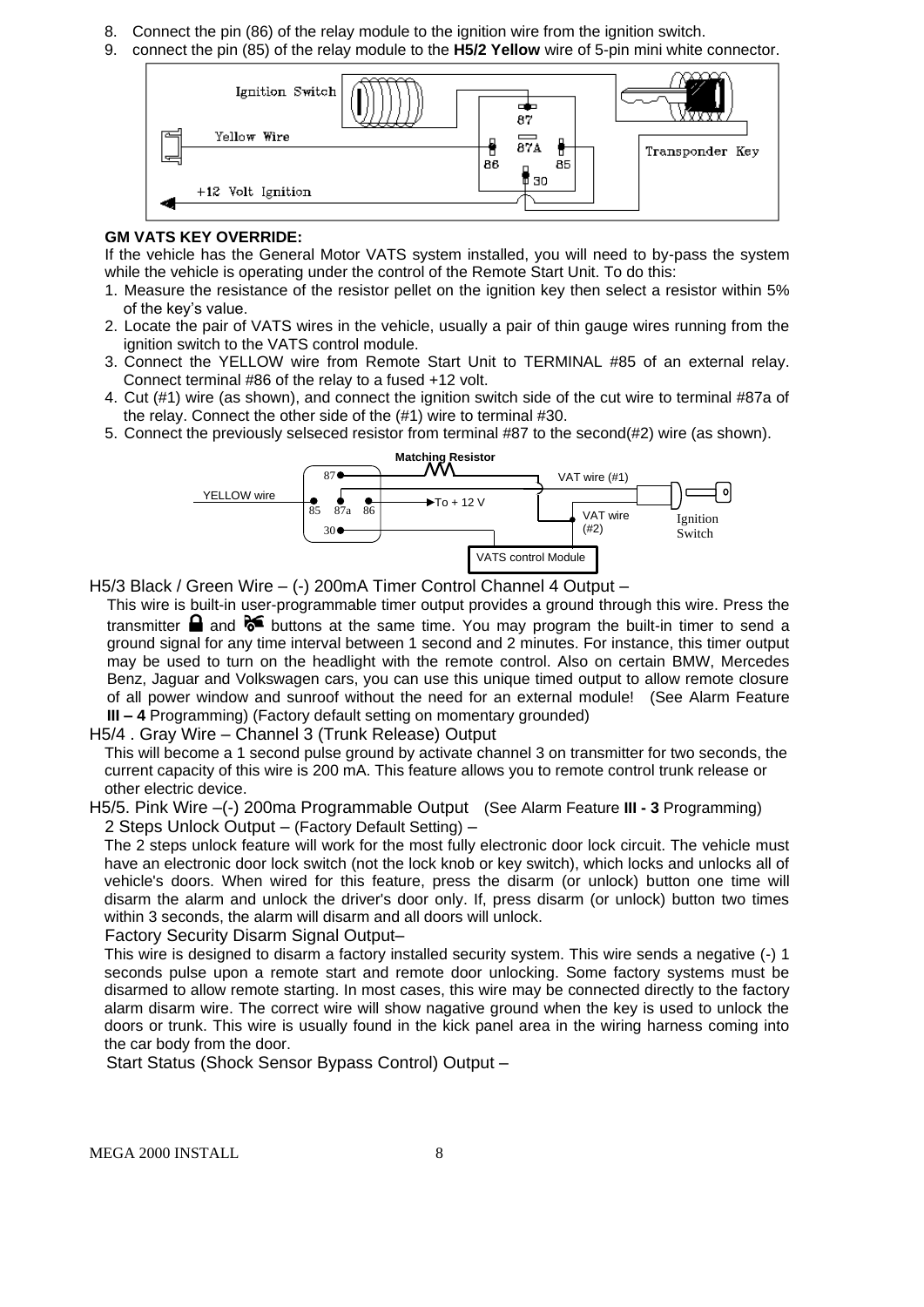This wire is designed to by-pass shock sensor module. This wire will supply an output at all times the remote start is operating plus an additional 3 seconds after the remote start unit turn off. H5/6 Orange Wire -(-) 500ma Grounded Output When Armed --

This wire will become grounded when the alarm is armed. The current capacity of this wire is 200mA. This output can control starter disable, when an intrusion is detected and the system is triggered. The vehicles prevent from any unauthorized starting.



#### **H7: 7 PIN MINI BLACK CONNECTOR :**

H7/1. Blue Wire – Ground Instant Trigger Input --

This wire is the ground trigger input wire for hood/trunk pin switches.

H7/2. Green Wire – Negative Door Switch Sensing Input --

This wire is the ground trigger input wire for negative door pin switch. This wire is connection for "grounding" type factory door pins locate the "common wire" that connects the door pin switches. Make the connection of the GREEN Wire here.

H7/3. Violet Wire – Positive Door Switch Sensing Input --

This wire is the positive trigger input wire for positive door pin switch. This wire is connection for "positive" type factory door pins(typical FORD MOTOR). Locate the "common wire" for all door pins and make the connection of the VIOLET Wire here.

H7/4 White / Blue Wire – (-) Instant Start / Stop Input – (See Alarm Feature **III - 5** Programming) This wires activates and turns off the remote starter each time it sees a momentary ground signal. Normally only used for testing during installation or when activating the module from an after-market system.

H7/5. White/Black Wire – Negative Safety Shut Down Input –

The WHITE/BLACKE wire provides an instant shutdown for the remote start, whenever it is grounded. Connect the wire to the hood pin switch previously installed. This wire must be routed though a grommet in the firewall and connected to the hood pin switch. If the pin switch is to be used with an alarm system, connect this wire with diode.

**Important!** This connection is a safety wire and must be connected as shown and tested as specifiled. Failure to do so may result in personal injury or property damage. See detail of wiring in the following diagram. This wire may also be used if the vehicle brake light circuit switches ground to the brake lights. An isolation diode must be used for ground switched brake light circuits and must be connected to the output of the brake switch.



H7/6. BLACK/WHITE Wire  $-$  (-) Remote Start Enable Toggle Switch Input  $-$ — (-) Neutral Safety Switch Input —

When the BLACK/WHITE wire is grounded, the remote start unit is operable. When this wire is open from ground, the remote start is disable.

1. The optional "remote start toggle switch" can be added on to temporarily disable the Remote Start Device, it can prevent the vehicle from being remote started accidentally. This feature is useful if the vehicle is being serviced or stored in an enclosed area. To disable the remote start,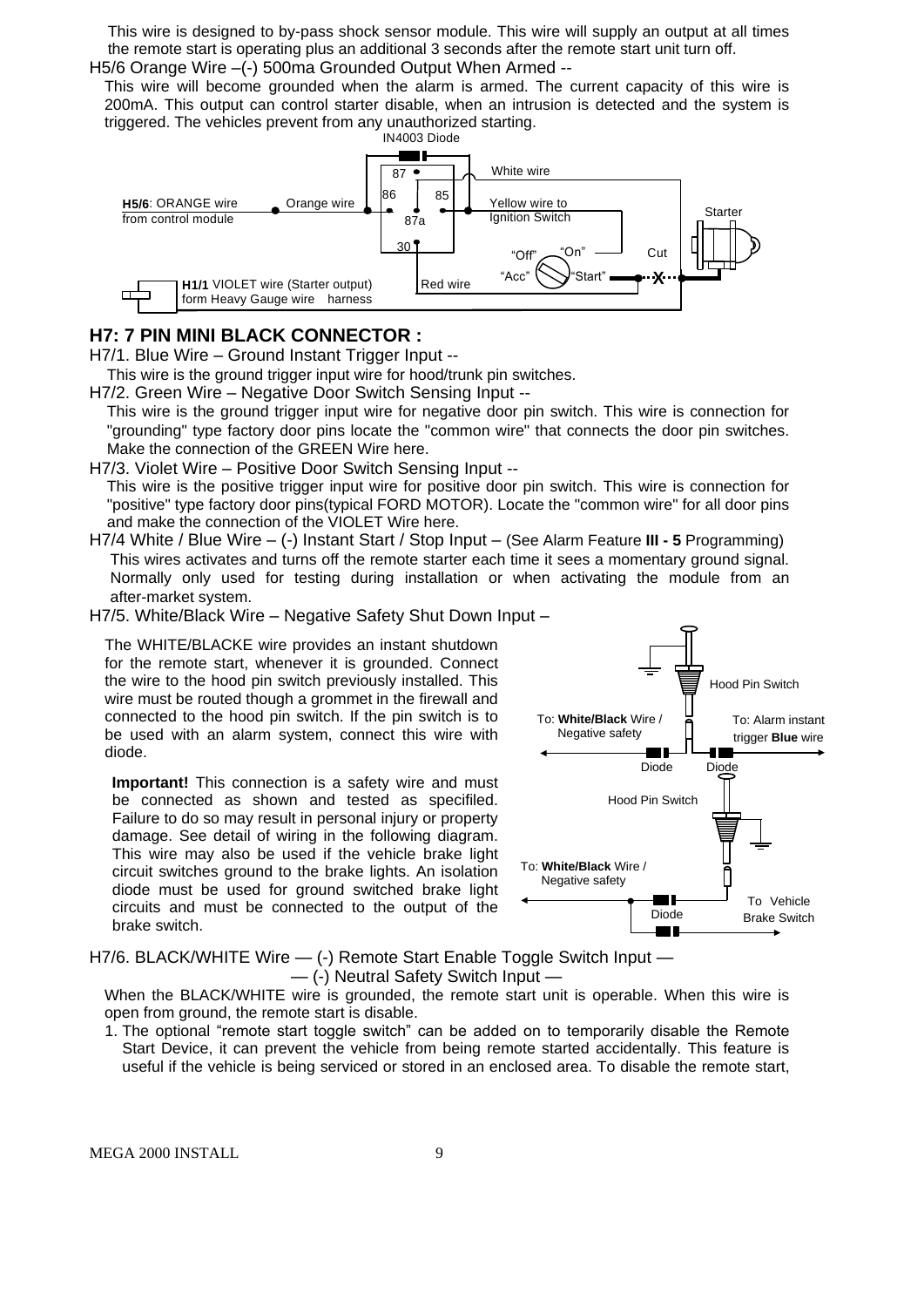move the optional remote start enable toggle switch to the OFF position. To enable the remote start, move the optional remote start enable toggle switch to the ON position.

- 2. If needed, This wire can connect to the PARK/NEUTRAL switch in the vehicle. (See the TESTING YOUR INSTALLATION GUIDE)
- **IMPORTANT NOTE: Directly connect the BLACK/WHITE wire to the "GROUND" when this wire is not used.**
- H7/7. White/Violet Wire Positive Safety Shut Down Input

This wire provides an instant shutdown for the remote start, whenever it gets +12volts. If the brake lights switch in the vehicle switches +12 volts to the brake light circuit, connect this wire to the output side of the brake switch. This will allow the remote start to shut down if an attempt is made to operate the vehicle without the key while running under the control of the remote start. In most vehicles, in order to shift gear, the brake pedal must be depressed. The brake input will in turn cause the remote start unit to shut off. See below diagram.



H7/8. White /Red Wire – Tach. Signal connection —

Note: You should connect this wire if you program the Start Feature **II – 2** to "Engine checking TACH." Otherwise, do not connect this wire and tape the end.

**Note:** No connection of this wire is required, if you use the voltage or timer checking type mode.

This input provides the remote start system with information about the engine's revolutions per minute (RPM). It can be connected to the negative side of the coil in vehicle with conventional coils. In multi-coil and high-energy ignition system, locating a proper signal may be more difficult. Once connected,

To test for a tachometer wire, a multi-meter capable of test AC voltage must be used. The tachometer wire will show between 1V and 6V AC at idle, and will increase as engine RPM increases. In multi-coil ignition system, the system can learn individual coil wire. Individual coil wires in a multi-coil ignition system will register lower amounts of AC voltage. In addition, if necessary, the system can use a fuel-injector control wire for engine speed sensing. Common locations for a tachometer wire are the ignition coil itself, the back of the gauges, engine computers, and automatic transmission computers.

**IMPORTANT:** Do not test tachometer wires with test light or logic probe as this may cause damage.

How to find a tachometer wire with your multi-meter

- 1. Set the ACV or AC voltage (12V or 20V is fine.)
- 2. Attach the (-) probe of the meter to chassis ground.
- 3. Start and run the vehicle.

4. Probe the wire you suspect of being the tachometer wire with the red probe of the meter.

5. If this is the correct wire, the meter will read between 1V and 6V.

#### **Important Note: You must program the "Tach Signal" before trying to remote start. H8. 4 PIN ORANGE CONNECTOR FOR 2 STAGE SHOCK SENSOR**

| 4. Green Wire / Zone 1    |
|---------------------------|
|                           |
| 3. Blue Wire / Zone 4     |
| 2. Black Wire / Negativ   |
|                           |
| 1. Red Wire $/ +12$ Volts |
|                           |

#### **H9. BLACK 4-PIN CONNECTOR. – TWO-WAY TRANSCEIVER/ANTENNA MODULE**

The Two-way transceiver/antenna mounts on the location above the belt line (dashboard) of the vehicle for best reception. We suggest you mount it on the lower left or upper left-hand side of windshield.

**2. Black** Wire / Negative

**4. Green** Wire / **Zone 1** Warn Away Input **3. Blue** Wire / **Zone 4** Ground Trigger

**Warning!** Do not mount in such a manner that it obstructs the driver's view.

- Remove the protective tape backing.
- Carefully align the two-way transceiver/antenna and apply to windshield.
- Route the black connector wire behind the trim and connect to the two-way transceiver/antenna.
- Connect the other end to the control module.
- Special considerations must be made for windshield glass as some newer vehicles utilize a metallic shielded glass that will inhibit or restrict RF reception. In these vehicles, route the two ways transceiver antenna module away from metallic shielded window glass as far as possible.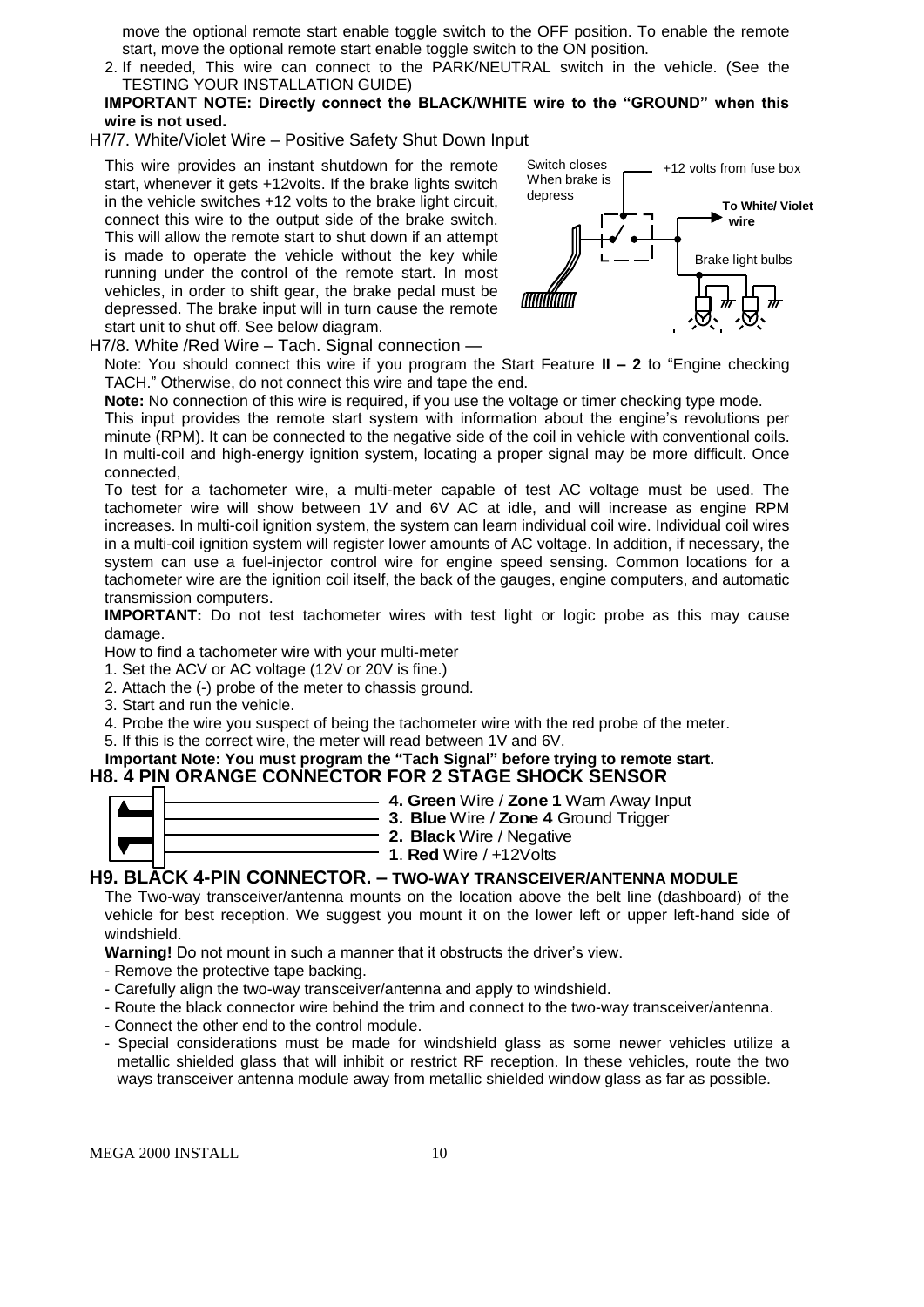## **H6. 3 PIN DOOR LOCK CONNECTOR:**



#### **NEGATIVE TRIGGER DOOR LOCK SYSTE**



## **INSTALL NEW DOOR LOCK MOTOR**



#### **POSITIVE TRIGGER DOOR LOCK SYSTEM**



#### **VACUUM OPERATED CENTROL LOCKING**



#### **5-WIRE ALTERNATING DOOR LOCK**

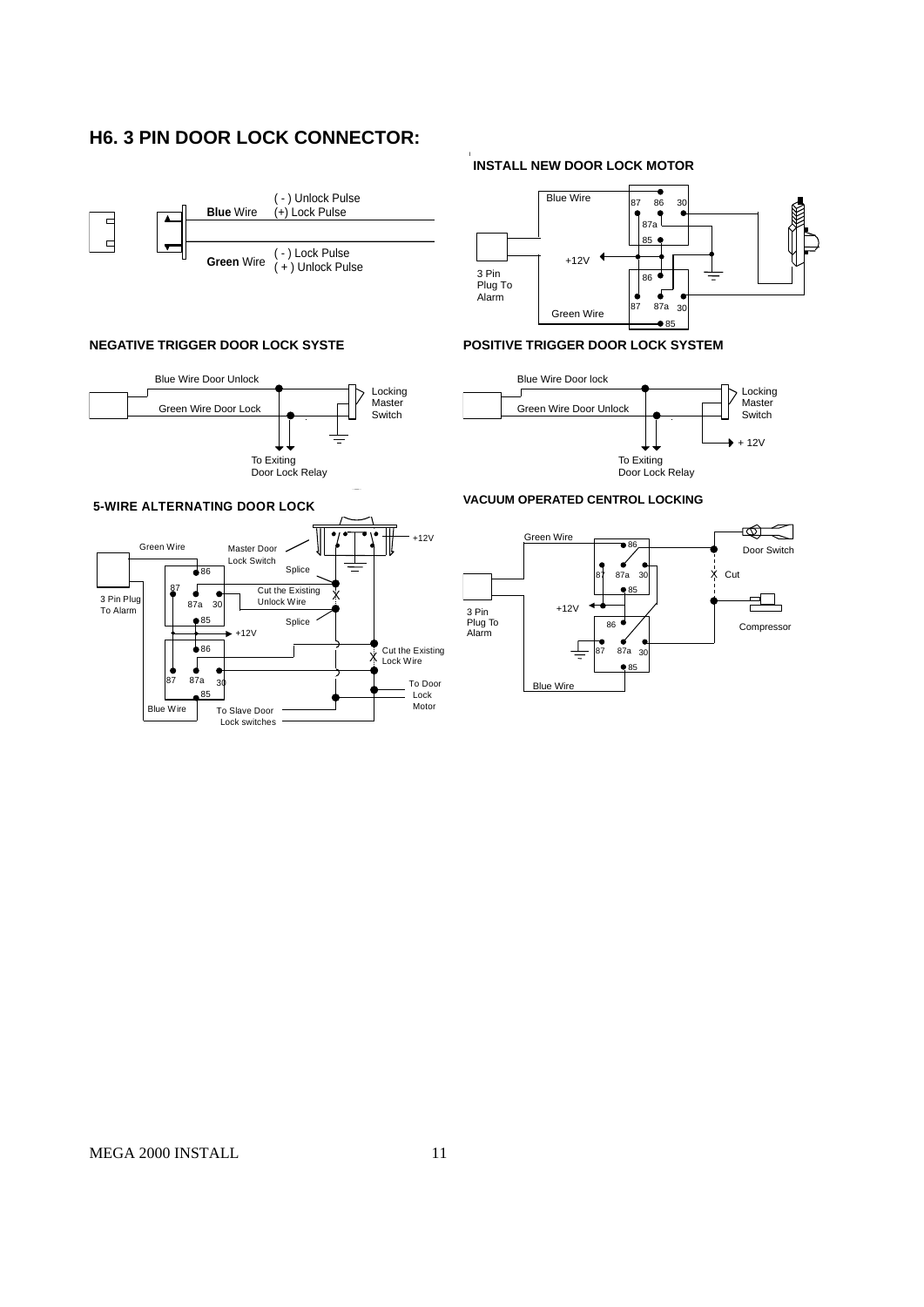#### **2 STEP DOOR UNLOCK WIRE CONNECTION FOR 5 WIRE ALTERNATING DOOR LOCKS**



## **2 STEP DOOR UNLOCK WIRE CONNECTION FOR GROUND SWITCHED DOOR LOCKS**



## **VACUUM OPERATED DOOR LOCKING SYSTEM:**

TYPICAL OF MERCEDES BENZ AND AUDI. Locate the wire under the driver's kick panel. Use the voltmeter connecting to ground, verify that you have the correct wire with the doors unlocked, the voltmeter will receive "12 volts". Lock the doors and the voltmeter will read "0 volt". Move the alligator clip to +12V and the voltmeter will receive "12 volts". Cut this wire and make connections. Be sure to program door lock timer to 3.5 seconds.(See Alarm Feature **II – 1** Programming).

#### **2 STEP DOOR UNLOCK WIRE CONNECTION FOR POSITIVE SWITCHED DOOR LOCKS**



#### **PROGRAMMING** A. PROGRAMMING THE REMOTE TRANSMITTER:

**Note:** This mode will only retain the last 4 remote transmitters programmed. If the transmitter memory is exceeded, the security system will start deleting transmitters from memory in chronological order.

- 1. Turn the Ignition 'switch 'OFF/ON' 3 TIMES and stay in ON position. Within 15 seconds.
- 2. Push the Valet switch **3** times and holding in on **3rd** push until a long chirp is hearing then release the valet switch. You are now in the Transmitter programming mode.
- 3. Press and hold any button of the transmitter until the siren responds with a confirming chirp, indicating the signal has been stored into memory.
- 4. If you have additional transmitters (up to 4) that need to be programmed, repeat step 3 for each transmitter.
- **Exit:** Turn Ignition to 'OFF' position, or leave it for 15 seconds. A 3 long chirps & 3 parking light flashes to confirm exit.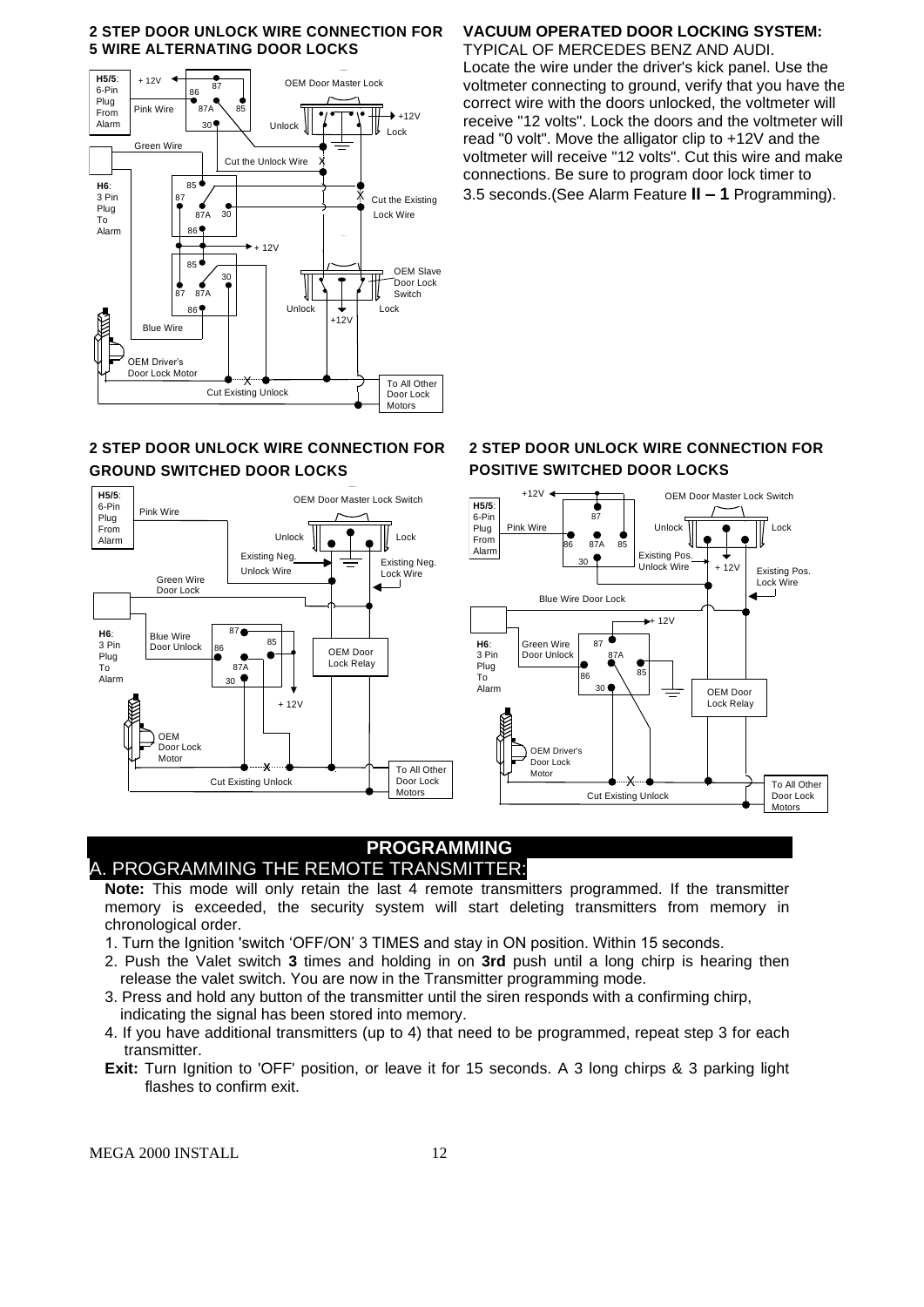## B. ALARM FEATURES PROGRAMMING:

## **ALARM FEATURE "I" PRORAMMING:**

- 1. Turn the Ignition 'switch 'ON/OFF' 3 TIMES and stay in OFF position.
- 2. Push the Valet switch 2 times and holding in on 2<sup>nd</sup> push until one chirp with a long chirp is hearing then release the valet switch. You are now in the Alarm feature **'I'** programming mode.
- 3. Press and release the transmitter button 'A' corresponding to the feature 'A' you want to change.
	- a. The siren chirps and LED pause will indicate newly setting.
	- b.The system would advance to [2] LED flash, [2] chirp. (The factory default settings is always [1] LED flash, [1] chirp.)
- 4 Depress the transmitter button 'A' again to change the feature again. Simple keep re-depressing the transmitter button 'A' again until the module advances to your desired setting.

| 5. Depress the transmitter button 'B' corresponding to the feature 'B' you wants to program. |                       |                      |                     |                |
|----------------------------------------------------------------------------------------------|-----------------------|----------------------|---------------------|----------------|
| Press                                                                                        | One Chirp /           | Two Chirps /         | Three Chirps /      | Four Chirps /  |
| Transmitter                                                                                  | LED one pulse         | LED two pulse        | LED three pulse     | LED four pulse |
| <b>Factory Default Setting</b><br><b>Button</b>                                              |                       |                      |                     |                |
| $1 \nightharpoonup$                                                                          | All chirps on         | Siren chirp on only  | Horn chirp on only  | All chirps off |
|                                                                                              |                       | Passive arming       | Passive arming with |                |
| $2\overline{a}$                                                                              | Active arming         | without passive door | passive door        |                |
|                                                                                              |                       | locking              | locking.            |                |
| 35                                                                                           | Automatic Rearm on    | Automatic Rearm off  |                     |                |
| 4 米                                                                                          | Instantly Door Ajar   | 45 seconds delay     |                     |                |
|                                                                                              | Warning               | Door Ajar Warning.   |                     |                |
| $5 - 1 + *$                                                                                  | Without Car-jack mode |                      | Passive Car-jack    |                |
|                                                                                              |                       | Active Car-jack mode | mode                |                |

**Exit:** Turn Ignition to 'ON' position, or leave it for 15 seconds. A 3 long chirps & 3 parking light flashes to confirm exit.

#### **3 / 45 seconds Delay Door Ajar Warning:**

This feature controls the error chirp that is generated if the system is armed with the door trigger active. This useful in a vehicle that has a long dome light delays after the door has been closed. If the system is armed before the dome light has turned off, the security system will generate the door trigger error chirp. Use this feature to disable the door open error chirp.

#### **ALARM FEATURE "II" PRORAMMING:**

- 1 . Turn the Ignition 'switch 'ON/OFF' 3 TIMES and stay in OFF position.
- 2 . Push the Valet switch **4** times and holding in on the **4 th** push until **two** chirps with a long chirp is hearing then release the valet switch. You are now in the Alarm feature **'II'** programming mode.
- 3 . Press and release the transmitter button 'A' corresponding to the feature 'A' you want to program.

| ັ<br>Press      | One Chirp / LED                                | Two Chirps / LED                                              | Three Chirps / LED                                                                                  | Four Chirps / LED                                      |
|-----------------|------------------------------------------------|---------------------------------------------------------------|-----------------------------------------------------------------------------------------------------|--------------------------------------------------------|
| Transmitter     | one pulse                                      | two pulse                                                     | three pulse                                                                                         | four pulse                                             |
| <b>Button</b>   | <b>Factory Default</b>                         |                                                               |                                                                                                     |                                                        |
|                 | <b>Setting</b>                                 |                                                               |                                                                                                     |                                                        |
| $1 \bigoplus$   | 0.8-second Door                                | 3.5-second Door                                               | Double pulse unlock                                                                                 | Door lock with                                         |
|                 | lock pulses.                                   | lock pulse.                                                   |                                                                                                     | "Comfort Feature"                                      |
| $2\overline{a}$ | Ignition controlled<br>door locks &<br>unlocks | Ignition controlled<br>door locks only                        | Ignition controlled<br>door unlocks only                                                            | Without ignition<br>controlled door locks<br>& unlocks |
| $3 \approx$     | Door lock before<br>start                      | Door lock after<br>shut-down                                  | Door lock before<br>start and Door lock<br>after shut-down                                          | Without this feature                                   |
| $4$ *           | Pathway illumination<br>feature "off"          | Parking light "on" for<br>30- second upon an<br>unlock signal | Parking light "on" for<br>30- second upon an<br>unlock signal &<br>10-second upon a<br>lock signal. |                                                        |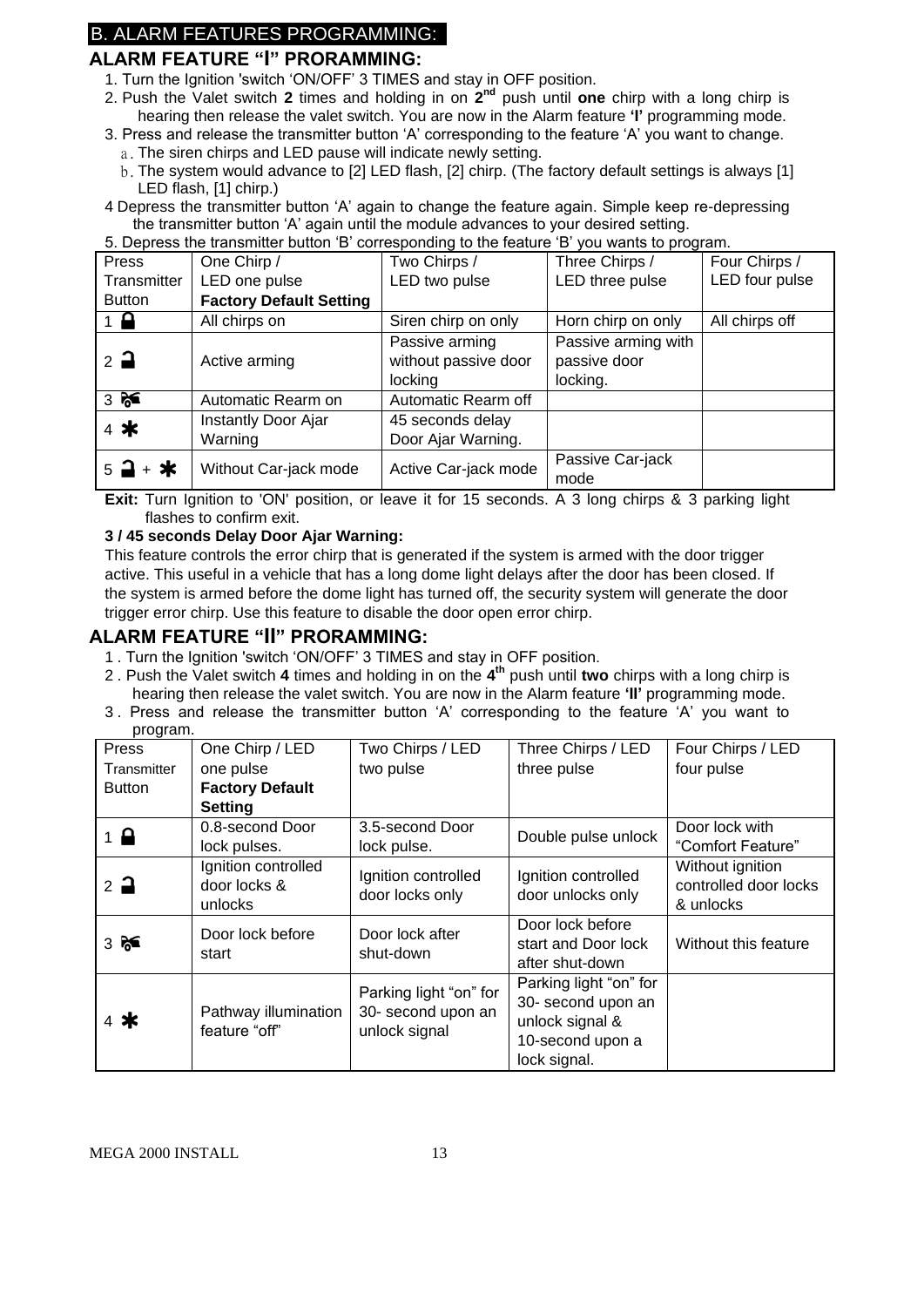| $5$ <b>a</b> + $\star$      | Disable the out of<br>range check.    | Enable the out of<br>range check   |  |
|-----------------------------|---------------------------------------|------------------------------------|--|
| $6$ $\rightarrow$ $\bullet$ | Override Without<br>Password Pin Code | Override With<br>Password Pin Code |  |

**Exit:** Turn Ignition to 'ON' position, or leave it for 15 seconds. A 3 long chirps & 3 parking light flashes to confirm exit.

#### **Comfort Feature:**

Some Vehicles have a special "COMFORT feature". When you lock the door with the key, you just have to keep on turning the key on the door about 5 or 7 seconds and the window will close directly.

If your vehicle with "COMFORT feature" and you wish the door being locked and the window being closed automatically at the same time by remote control, You can set the alarm feature **II-1** "with comfort feature".

## **Password Pin Code Setup:**

#### **Enter:**

- 1. Turn the Ignition 'switch 'ON/OFF' 3 times and stay in OFF position.
- 2. Push the Valet switch **4** times and holding in on the **4 th** push until **two** chirps with a long chirp is hearing then release the valet switch. You are now in the Alarm feature **'II'** programming mode.
- 3. Press and release the transmitter  $\blacksquare$  and  $\blacktriangleright$  button at the same time twice, [2] LED flash, [2] siren/horn chirp to indicate your are in features "Password Pin Code Programming mode".
- 4. Within 5 seconds, begin to enter your chosen first 9ths digit by pressing and releasing the valet switch from 1 – 9 times.
- 5. Within 15 seconds of the last entered 9ths digit, turn the Ignition switch to "ON" position.
- 6. Within 15 seconds, enter your chosen second 9ths digit by pressing and releasing the valet switch from 1 – 9 times.
- 7. Finish by turning the ignition switch to "OFF" position.

If the new password code was accepted, the unit would report back the newly entered code, by flashing the LED, first indicating the first digit code has been memorized, pause and then the second digit code. The unit will report the new code three times with a one-second's pause between each code.

**Note:** If 15 seconds of inactivity expire, or if the ignition switch is turned "ON" for more then 5 seconds during of above steps, the unit will revert back to the last successfully stored code. [3] long chirps to confirm exit. Will revert to the last successfully stored code.

#### **Delete Password Pin Code / Override Without Password Pin Code (Factory default setting):**

- 1. Turn the Ignition 'switch 'ON/OFF' 3 times and stay in OFF position.
- 2. Push the Valet switch **4** times and holding in on the **4 th** push until **two** chirps with a long chirp is hearing then release the valet switch. You are now in the Alarm feature **'II'** programming mode.
- 3. Within 15 seconds, press and hold the transmitter  $\Box$  and  $\bigstar$  button at the same time for 3 seconds. A one long chirps to confirm Deleted the Password Pin Code.

#### **Example: To program the Password Code 92, you would;**

- 1. Turn the Ignition 'switch 'ON/OFF' 3 times and stay in OFF position.
- 2. Push the valet switch **4** times and holding in on the **4 th** push until **two** chirps with a long chirp is hearing then release the valet switch. You are now in the Alarm feature **'II'** programming mode.
- 3. Press and release the transmitter  $\blacksquare$  and  $\clubsuit$  button at the same time twice, [2] LED flash, [2] siren/horn chirp to indicate your are in features "Password pin code programming mode".
- 4. Within 5 seconds, press and release the valet switch 9 times.
- 5. Within 15 seconds of the last entered 9ths digit, turn the Ignition Switch to "ON" position.
- 6. Within 15 seconds press and release the valet switch two times.
- 7. Turn the Ignition Switch to "OFF' position.

You will note the LED flashing nine times, pause and then flash two times, pause. This pattern will be repeated three times indicating the new code (92) has been accepted and stored in memory.

**Exit:** Press any button of the transmitter to exit the password pin set up mode.

#### **ALARM FEATURE "III" PRORAMMING:**

- 1. Turn the Ignition 'switch 'ON/OFF' 3 TIMES and stay in OFF position.
- 2. Push the Valet switch **6** times and holding in on the **6 th** push until **three** chirps with a long chirp is hearing then release the valet switch. You are now in the Alarm feature 'III' programming mode.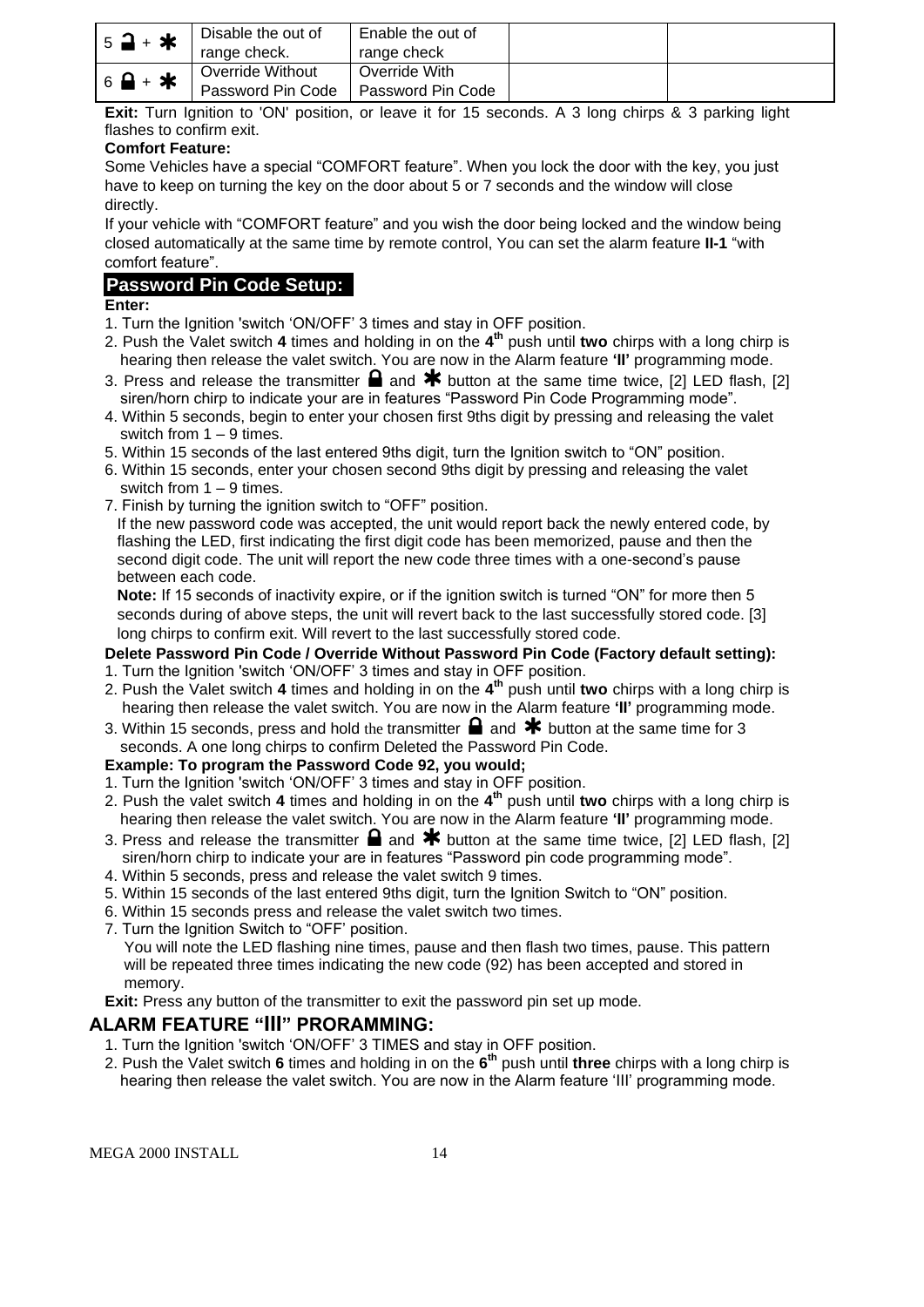| program.              |                        |                         |                            |                      |
|-----------------------|------------------------|-------------------------|----------------------------|----------------------|
| Press                 | One Chirp /            | Two Chirps /            | Three Chirps /             | Four Chirps /        |
| Transmitter           | LED one pulse          | LED two pulse           | LED three pulse            | LED four pulse       |
| <b>Button</b>         | <b>Factory Default</b> |                         |                            |                      |
|                       | <b>Setting</b>         |                         |                            |                      |
|                       | $H2/4$ Brown Wire =    | $H2/4$ Brown Wire =     |                            | $H2/4$ Brown Wire =  |
| $1 \nightharpoonup$   | <b>Constant Siren</b>  | 5-second pulse Siren    |                            |                      |
|                       | output                 | output                  |                            | Horn Output          |
|                       | $H5/1$ White Wire =    | $H5/1$ White Wire =     | $H5/1$ White Wire =        | $H5/1$ White Wire =  |
| $2\rightarrow$        |                        |                         | <b>Factory Security</b>    | <b>Ground Output</b> |
|                       | Dome light Output      | Horn Output             | <b>Rearm Signal Output</b> | During Start (Crank) |
|                       | $H5/5$ Pink Wire $=$   | $H5/5$ Pink Wire =      | $H5/5$ Pink Wire =         |                      |
| $3 \approx$           | 2-Step Door            | <b>Factory Security</b> | <b>Start Status (Shock</b> |                      |
|                       | <b>Unlock Output</b>   | Disarm Signal Output    | Sensor By-Pass             |                      |
|                       |                        |                         | Control) Output            |                      |
|                       |                        |                         | H5/3 Black / Green         | H5/3 Black / Green   |
|                       | H5/3 Black / Green     | H5/3 Black / Green      | Wire Channel 4             | Wire Channel 4       |
|                       | Wire Channel 4         | Wire Channel 4          | Output $=$                 | $Output =$           |
| Ж                     | Output $=$             | $Output =$              | Latched output and         | Timer programming    |
|                       | Momentary output       | Latched output          | reset with ignition        | (set to any interval |
|                       |                        |                         | "on"                       | between 1 second     |
|                       |                        |                         |                            | and 2 minutes.)      |
|                       | H7/4 White / Blue      | H7/4 White / Blue       | H7/4 White / Blue          |                      |
| + *<br>$5\rightarrow$ | $Wire =$               | $Wire =$                | $Wire =$                   |                      |
|                       | 1 pulse activate       | 2 pulse activate        | 3 pulse activate           |                      |

3. Press and release the transmitter button 'A' corresponding to the feature 'A' you want to program.

**Exit:** Turn Ignition to 'ON' position, or leave it for 15 seconds. A 3 long chirps & 3 parking light flashes to confirm exit.

**Ground Output During Start (Crank) =** This wire will provide a 200mA ground output while the starter output of the remote start unit is active. This output can be used to activate the Crank Low/Bulb Test wire found in some GM vehicles. This wire is also referred to as the ECM wake up wire in some vehicles.

#### **Channel 4 Timer Control Output Programming.**

- 1. Turn the Ignition 'switch 'ON/OFF' 3 TIMES and stay in OFF position.
- 2. Push the Valet switch **6** times and holding in on the **6 th** push until **three** chirps with a long chirp is hearing then release the valet switch. You are now in the Alarm feature **'III'** programming mode.
- 3. Press and release the transmitter  $*$  button 4 times, [4] LED flashes, [4] siren/horn chirps to indicate your are in features "Channel 4 Timer Programming mode".
- 4. Press and hold the valet switch, the timer will immediately start.
- 5. When the desired interval has passed, release the valet switch. One long chirp for confirmation.
- (Set to any interval between 1 second and 2 minutes)

#### **Note 1:**

If your built-in timer controls window/sunroof closure in your car DO NOT change the timer setting! This requires installer-only programming. Changing the value will adversely effect operation and may cause damage.

#### **Note 2:**

**Momentary output** = The momentary output selection will output a negative signal from the Channel 4 (5/6) output immediately when the channel 4 (5/6) button is pressed and will continue until the button is release.

**Latched output** = The latched output selection will output a negative signal as soon as the Channel 4 (5/6) button is pressed and will continue until the button is pressed again.

**Latched output / reset with ignition** = The latched / reset with ignition output selection operates just like the latched output but will reset or stop when the ignition is turned on.

## **REMOTE START FEATURE PROGRAM MODE**

## **START FEATURE "I" PRORAMMING:**

1. Turn the Ignition 'switch 'ON/OFF' 3 TIMES and stay in OFF position.

```
MEGA 2000 INSTALL 15
```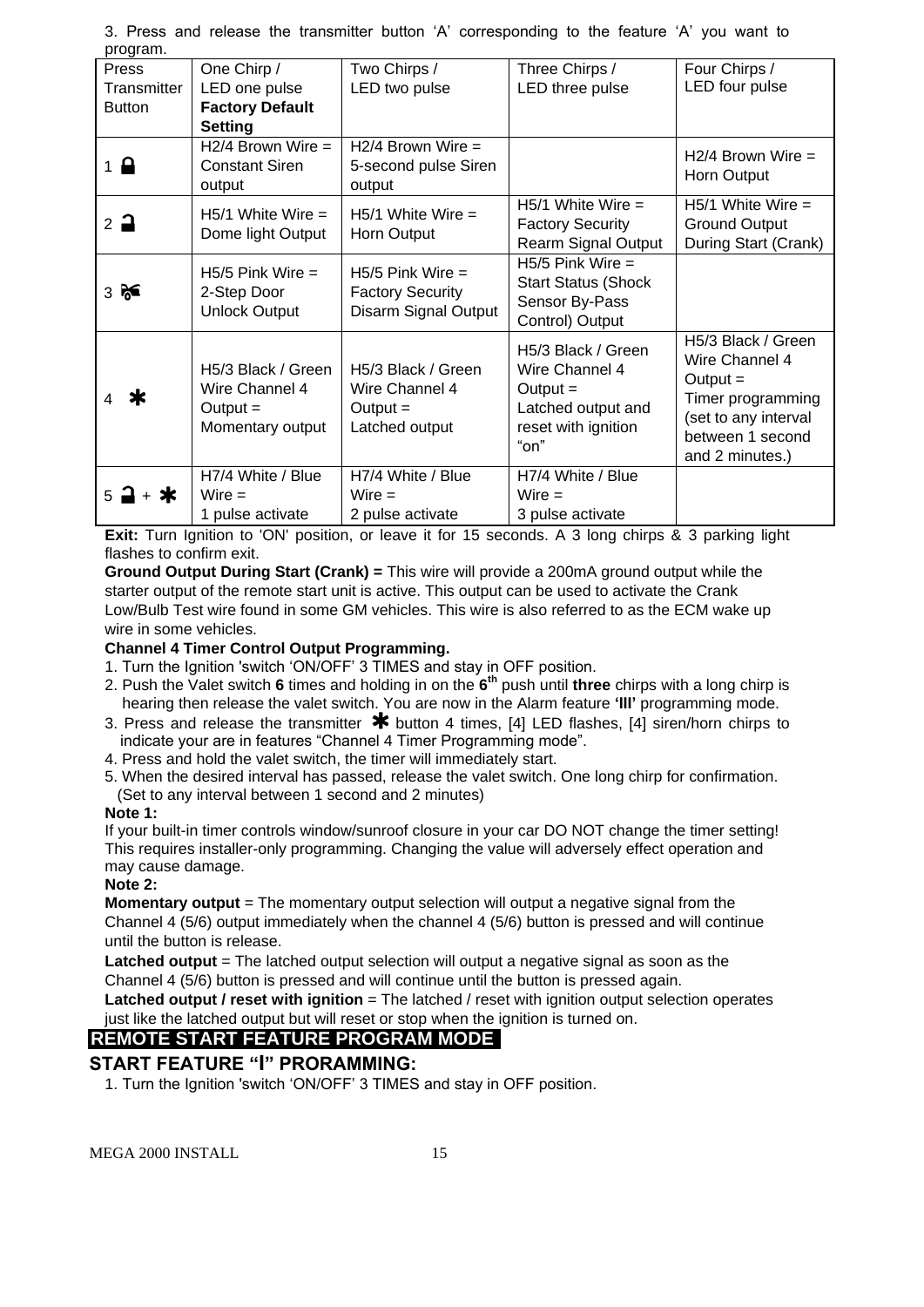- 2. Push the Valet switch **8** times and holding in on the **8 th** push until **four** chirps with a long chirp is hearing then release the valet switch. You are now in the Start feature **'I'** programming mode.
- 3. Press and release the transmitter button 'A' corresponding to the feature 'A' you want to

| program.                        |                                         |                                                                                    |                                                                                       |                                                |
|---------------------------------|-----------------------------------------|------------------------------------------------------------------------------------|---------------------------------------------------------------------------------------|------------------------------------------------|
| Press                           | One Chirp /                             | Two Chirps /                                                                       | Three Chirps /                                                                        | Four Chirps /                                  |
| Transmitter                     | LED one pulse                           | LED two pulse                                                                      | LED three pulse                                                                       | LED four pulse                                 |
| <b>Button</b>                   | <b>Factory Default</b>                  |                                                                                    |                                                                                       |                                                |
|                                 | <b>Setting</b>                          |                                                                                    |                                                                                       |                                                |
|                                 |                                         | Diesel Engine and                                                                  | Diesel Engine and                                                                     | Diesel Engine and                              |
| $1 \nightharpoonup$             | Gasoline Engine                         | 10 seconds warn-up                                                                 | 15 seconds warn-up                                                                    | 20 seconds warn-up                             |
|                                 |                                         | timer                                                                              | timer                                                                                 | timer                                          |
| $2$ $\rightarrow$               | 10 minutes run time                     | 20 minutes run time                                                                | 30 minutes run time                                                                   | 5 minutes run time                             |
|                                 | Factory alarm                           |                                                                                    |                                                                                       |                                                |
| $3 \approx$                     | disarm with channel                     | Without this feature                                                               |                                                                                       |                                                |
|                                 | $3$ on                                  |                                                                                    |                                                                                       |                                                |
| $4$ *                           | Constant parking                        | Flashing parking                                                                   |                                                                                       |                                                |
|                                 | light output                            | light output                                                                       |                                                                                       |                                                |
|                                 | Press $*$ - $*$                         | Press $\mathbf{a}$ + $\mathbf{\ast}$                                               | Press $\bigstar$ button =                                                             |                                                |
|                                 | button = Activate                       | button = Activate                                                                  | <b>Activate Remote</b>                                                                |                                                |
|                                 | Remote Start.                           | Remote Start.                                                                      | Start.                                                                                |                                                |
|                                 |                                         | The Vehicle has                                                                    | The Vehicle has                                                                       |                                                |
|                                 |                                         | aftermarket Turbo                                                                  | aftermarket Turbo                                                                     | <b>Built-in Turbo Timer</b>                    |
|                                 |                                         | timer installed:                                                                   | timer installed:                                                                      | Control is Active:                             |
|                                 |                                         | The system Can be                                                                  | The system Can be                                                                     | Press $\mathbf{\supseteq}$ and $\mathbf{\ast}$ |
|                                 |                                         | Arm with the engine                                                                | Arm with the engine                                                                   | buttons at the same                            |
|                                 | The Vehicle without                     | running and the                                                                    | running and the                                                                       | time to control                                |
|                                 | Turbo (The system<br>Cannot be Arm with | shock sensor will be                                                               | shock sensor will be                                                                  | Engine running one                             |
| $6$ $\rightarrow$ $\rightarrow$ |                                         | bypass as long as                                                                  | bypass for three                                                                      | minute.                                        |
|                                 | the engine running)                     | the engine running.                                                                | minutes                                                                               |                                                |
|                                 |                                         | <b>Five chirps</b> = Built-in Turbo Timer Control is Active / Press $\blacksquare$ |                                                                                       |                                                |
|                                 |                                         | and $*$ buttons at the same time to control Engine running three                   |                                                                                       |                                                |
|                                 |                                         | minutes.                                                                           |                                                                                       |                                                |
|                                 |                                         |                                                                                    | <b>Six chirps</b> = Built-in Turbo Timer Control is Active / Press $\blacksquare$ and |                                                |
|                                 |                                         | <b>≭</b> buttons at the same time to control Engine running five                   |                                                                                       |                                                |
|                                 |                                         | minutes.                                                                           |                                                                                       |                                                |
| ⊒ + ≭<br>$\overline{7}$         | 3 Hour Time start                       | 2 Hour Time Start                                                                  |                                                                                       |                                                |

**Exit:** Turn Ignition to 'ON' position, or leave it for 15 seconds. A 3 long chirps & 3 parking light flashes to confirm exit.

#### **SAFE START (Child safety mode)**

Factory defaults setting to press the  $*$  button twice to start the vehicle.

Programming this feature to eliminate an accidental remote start, when kids enter this transmitter, it requires the user presses the transmitter  $\blacksquare$  and  $\blacktriangleright$  buttons at the same time to start the vehicle.

## **START FEATURE "II" PRORAMMING:**

- 1. Turn the Ignition 'switch 'ON/OFF' 3 TIMES and stay in OFF position.
- 2. Push the Valet switch **10** times and holding in on the **10th** push until **five** chirps with a long chirp is hearing then release the valet switch. You are now in the Start feature **'II'** programming mode.
- 3. Press and release the transmitter button 'A' corresponding to the feature 'A' you want to program.

| Press<br>Transmitter<br><b>Button</b> | One Chirp /<br>LED one pulse<br><b>Factory Default</b><br><b>Setting</b>                  | Two Chirps /<br>LED two pulse     | Three Chirps /<br>LED three pulse | Four Chirps /<br>LED four pulse |
|---------------------------------------|-------------------------------------------------------------------------------------------|-----------------------------------|-----------------------------------|---------------------------------|
| $1 \bullet$                           | Exit the programming mode. (3 long chirp & 3 parking light flashes to confirm this exit.) |                                   |                                   |                                 |
| $2$ $\theta$ + $\theta$               | Engine Checking<br>TACH.                                                                  | <b>Engine Checking</b><br>Voltage | Engine Checking<br><b>OFF</b>     |                                 |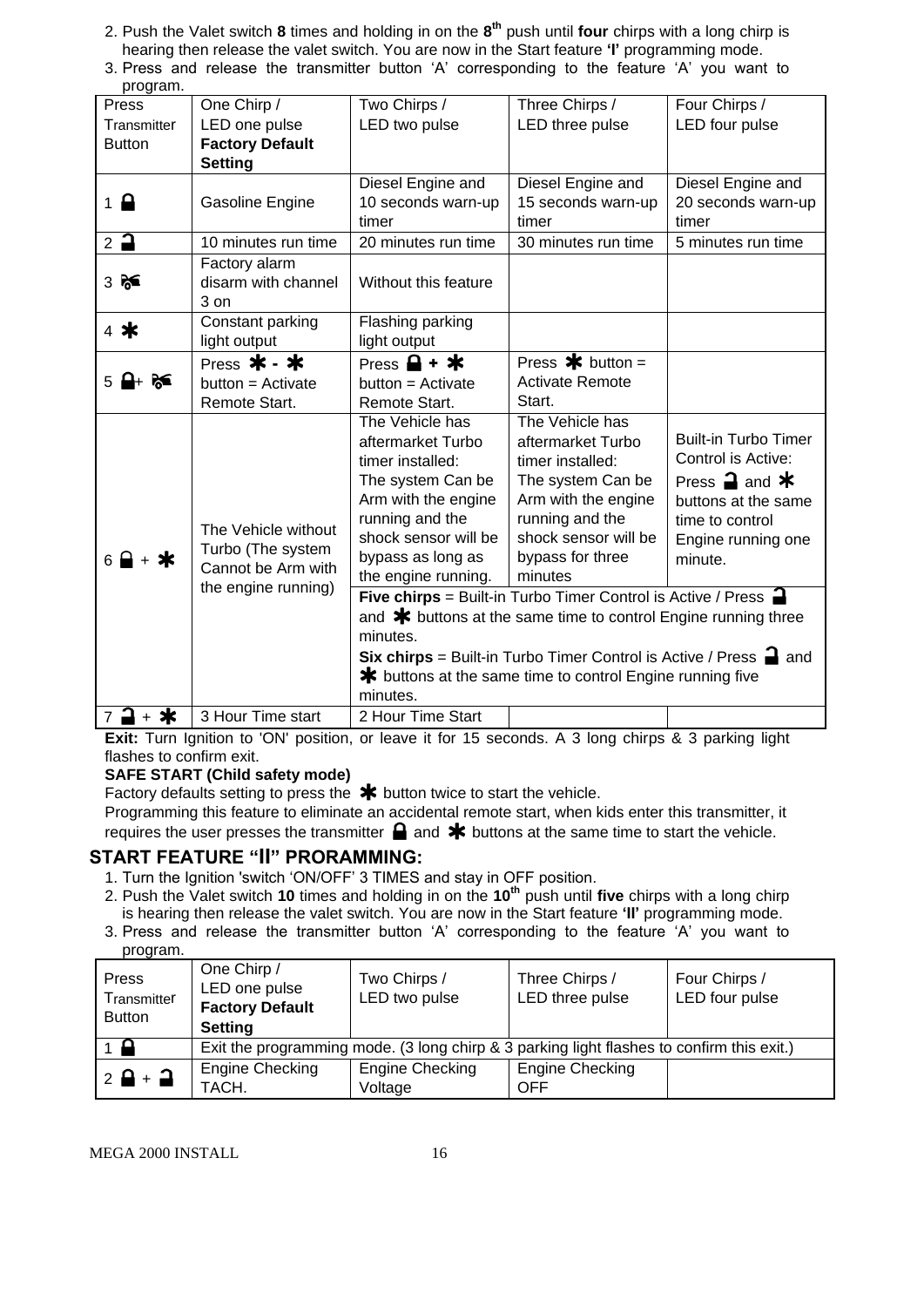|                               | <b>RPM</b> learning                              |                          |                                                                      |  |
|-------------------------------|--------------------------------------------------|--------------------------|----------------------------------------------------------------------|--|
|                               |                                                  |                          | 0.8-second (2 chirps), 1.0-second (3 chirps), 1.2-second (4 chirps), |  |
| $\overline{3}$ $\overline{4}$ | <b>Start Timer:</b>                              |                          | 1.4-second (5 chirps), 1.6-second (6 chirps), 1.8-second (7 chirps), |  |
|                               | $0.6$ -second                                    |                          | 2.0-second (8 chirps), 3.0-second (9 chirps), 4.0-second (10         |  |
|                               |                                                  | chirps),                 |                                                                      |  |
| $4$ $\approx$                 | Low check level                                  | Hi check level           |                                                                      |  |
| 5 米 - 米                       | Start / Stop the system for TESTING & ADJUSTMENT |                          |                                                                      |  |
| $6 - 4$                       | <b>Without Shock</b>                             | <b>With Shock Sensor</b> |                                                                      |  |
|                               | sensor Test Mode                                 | <b>Test Mode</b>         |                                                                      |  |

**Exit:** Press the **a** button on the transmitter. A 3 long chirps & 3 parking light flashes to confirm exit.

## **ENGINE CHECKING TACH. / RPM LEARNING**

**Important Note:** You must program the "Tach Signal" before trying to remote start.

- 1. Turn the Ignition switch 'ON/OFF' **3** TIMES and stay in **OFF** position.
- 2. Push the Valet switch **10** times and holding in on the **10th** push until **five** chirps with a long chirp is hearing then release the valet switch.
- 3. Press and release the transmitter  $\blacksquare$  and  $\blacksquare$  buttons at the same time once to set the "Engine Checking TACH." [1] LED flash, [1] chirp to confirm this setting.
- 4. Press and release the transmitter **a** button once, [1] LED flash, [1] chirp to indicate the system in features "RPM Learning mode".
- 5. Start the vehicle with the key. (While the engine is running, the parking light & LED will flash, If do not, please check tachometer White/Red wire connection. **(H7/8)**
- 6. Press and hold the valet switch for 2 seconds until a long chirp and the LED light constant for two seconds. The RPM signal is learned.
- 7. Turns off the ignition switch to stop engine running.

Once you complete step 7, you can adjust and test "Check Level" as below:

## **CHECK LEVEL PROGRAMMING: (TEST and ADJUST)**

- 1. Press the  $*$  button twice on the transmitter to start the vehicle.
- 2. If everything goes well:
	- a. Press the  $\clubsuit$  button twice on the transmitter to stop engine running. You have been completed this programming successfully.
	- b. Press  $\blacksquare$  button on the transmitter to exit the program mode. There will be 3 long chirps & 3 parking light flashes for confirmation.
- 3. If the crank time is too short, (The engine did not successfully run before the starter quit cranking):
	- a. Press the  $*$  button on the transmitter to turn ignition lights "OFF".

Press  $\delta$  button on the transmitter to set proper "Check Level" to Hi position. [2] LED flashes, [2] chirps to confirm this setting

- b. Repeat the step  $1 4$ .
- 4. If the crank time is too long, (Engine is successfully running, while the starter is still cranking):
- a. Press the  $*$  button on the transmitter to stop engine running.

Press  $\mathcal{F}$  button on the transmitter to set proper " Check Level " to Low position. [1] LED flash, [1] chirp to confirm this setting

b. Repeat the step1 – 4.

## **ENGINE CHECKING VOLTAGE**

- **Important Note:** The "Check Level" for most vehicles would be set in "Hi Check Level**",** while in "Engine Check Voltage mode", the "Check Level" must be set at "HI" position first.
- 1. Turn the Ignition 'switch 'ON/OFF' 3 TIMES and stay in OFF position.
- 2. Push the Valet switch **10** times and holding in on the **10th** push until five chirps with a long chirp is hearing then release the valet switch.
- 3. Press the transmitter  $\Box$  and  $\Box$  buttons at the same time to set the "Engine Checking Voltage". [2] LED flashes, [2] chirps to confirm this setting.
- 4. Press button on the transmitter to set "**Check Level**" to **"HI"** position. [2] LED flashes, [2] chirps to confirm this setting.

Once you complete step 4, you can adjust and test "Start Timer" as below: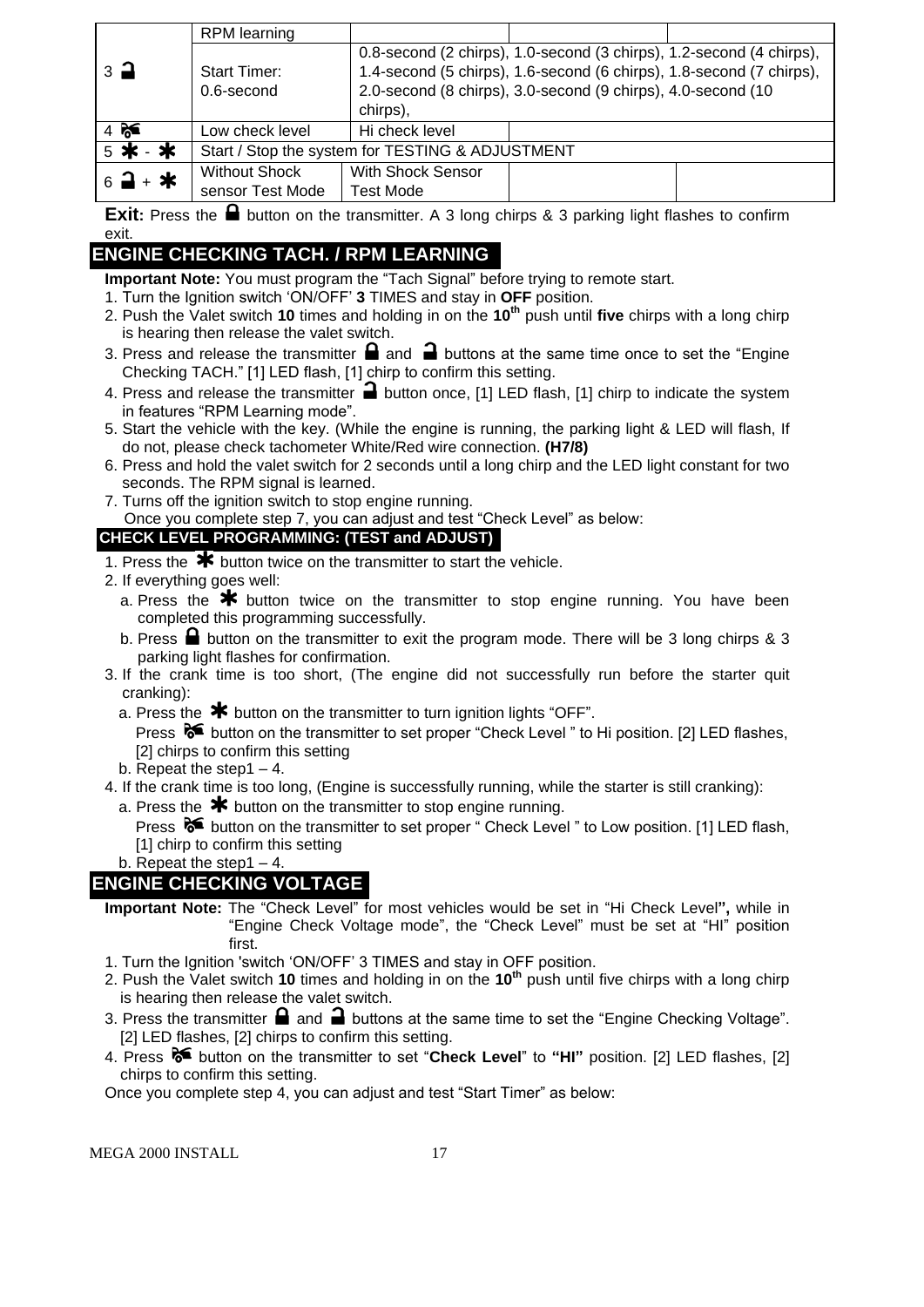#### **START TIMER PROGRAMMING: (TEST and ADJUST)**

- 1. Press the  $\bigstar$  button twice on the transmitter to start the vehicle.
- 2. If everything go well, Wait for 20 seconds:
- a. If the engine still running.
	- I. Press the  $*$  button twice on the transmitter to stop engine running. You have been completed this programming successfully.
	- II. Press  $\blacksquare$  button on the transmitter to exit the program mode. There will be 3 long chirps & 3 parking light flashes for confirmation.
- b. If the engine shut down after the vehicle has been started.
	- I. Press the  $*$  button twice on the transmitter to turn ignition lights "OFF".
	- II. Press <sup>8€</sup> button on the transmitter to set "**Check Level**" to LOW position. [1] LED flash, [1] chirp to confirm this setting
	- III. Repeat the step1 $-2$ .
- 3. If the crank time is too long, (Engine is successfully running, while the starter is still cranking):
	- a. Press the  $*$  button twice on the transmitter to stop engine running.
	- b. Press  $\Box$  button on the transmitter to set proper "Start Timer". The chirp & LED pause will confirm this enter. (Decrease "Start Timer" is necessary.)
	- c. Repeat the step1 4.
- 4. If the crank time is too short, (The engine did not successfully run before the starter quit cranking):
	- a. Press the  $\mathbf{\divideontimes}$  button twice on the transmitter to turn ignition lights "OFF".
	- b. Press  $\blacksquare$  button on the transmitter to set proper "Start Timer". The chirp & LED pause will confirm this enter. (Increase "Start Timer " is necessary.)
	- c. Repeat the step1 4.

## **ENGINE CHECKING OFF**

- 1. Turn the Ignition 'switch 'ON/OFF' 3 TIMES and stay in OFF position.
- 2. Push the Valet switch **10** times and holding in on the **10th** push until **five** chirps with a long chirp is hearing then release the valet switch.
- 3. Press the transmitter  $\blacksquare$  and  $\blacksquare$  buttons at the same time to set the "Engine Checking Off". [3] LED flash, [3] chirp to confirm this setting
- Once you complete step 3, you can adjust and test "Start Timer" as below:

## **START TIMER PROGRAMMING: (TEST and ADJUST)**

- 1. Press the  $\overline{\mathbf{*}}$  button twice on the transmitter to start the vehicle.
- 2. If everything goes well:
	- a. Press the  $*$  button twice on the transmitter to stop engine running. You have been completed this programming successfully.
	- b. Press  $\blacksquare$  button on the transmitter to exit the program mode. There will be 3 long chirps & 3 parking light flashes for confirmation.
- 3. If the crank time is too long, (Engine is successfully running, while the starter is still cranking):
	- a. Press the  $\bigstar$  button twice on the transmitter to stop engine running.
	- b. Press the  $\blacksquare$  button on the transmitter to set proper "Start Timer". The chirp & LED pause will confirm this enter. (Decrease "Start Timer" is necessary.)
	- c. Repeat the step  $1 4$ .
- 4. If the crank time is too short, (The engine did not successfully run before the starter quit cranking):
	- a. Press the  $\bigstar$  button twice on the transmitter to turn ignition lights "OFF"
	- b. Press  $\triangleq$  button on the transmitter to set proper "Start Timer". The chirp & LED pause will confirm this enter. (Increase "Start Timer " is necessary.)
	- c. Repeat the step1 $-4$ .

## **TEST AND ADJUST THE SHOCK SENSOR:**

The control module has built-in a two stage shock sensor. You can use "Test Mode" to test and adjust the shock sensor sensitivity.

- 1. Turn the Ignition 'switch 'ON/OFF' 3 TIMES and stay in OFF position.
- 2. Push the Valet switch **10** times and holding in on the **10th** push until five chirps with a long chirp is hearing then release the valet switch.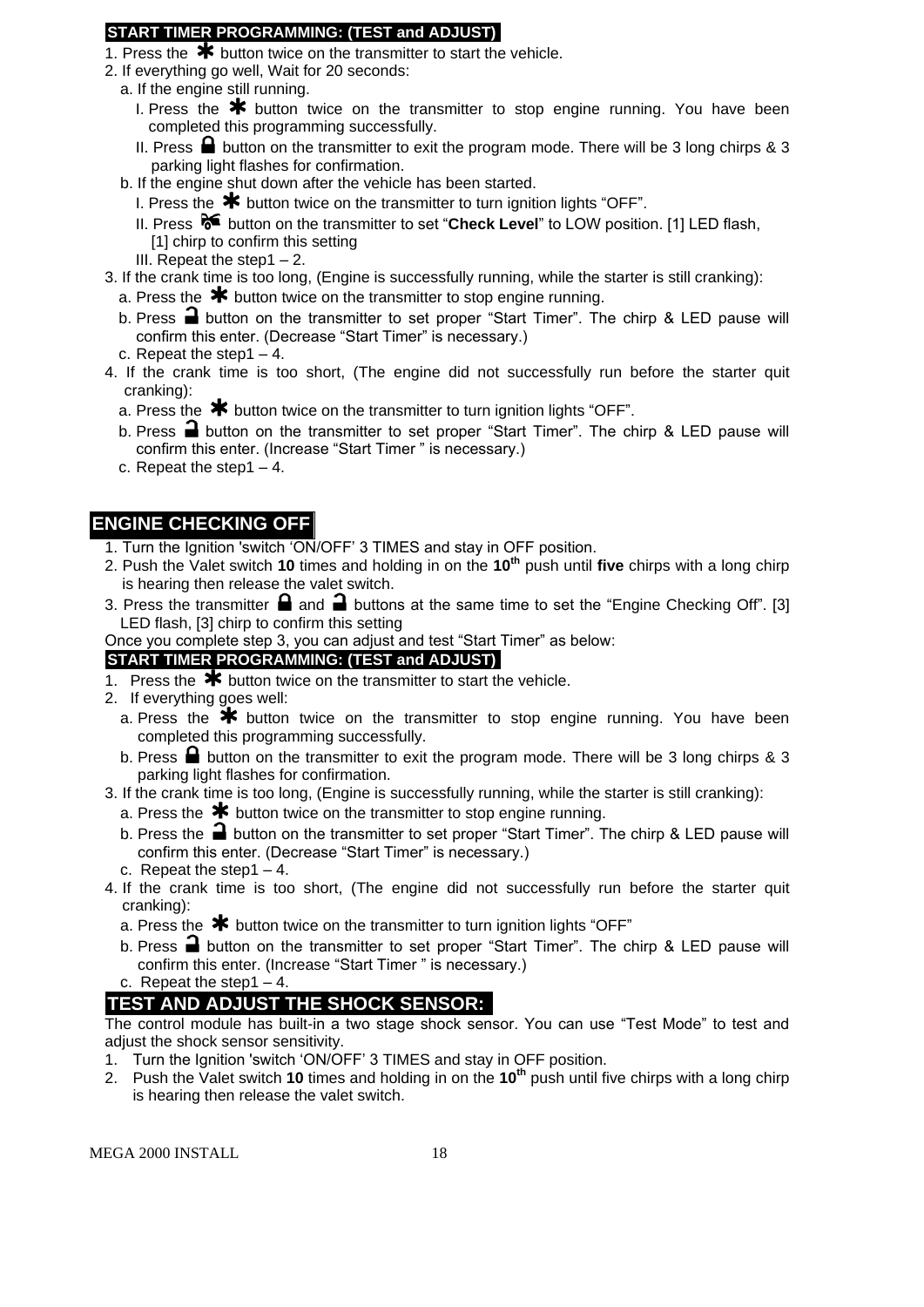- 3. Press the **a** button and  $\mathbf{\textbf{*}}$  button at the same time on the transmitter to enter the Shock Sensor Test mode, there will be a chirp confirmation for you to test shock sensor.
- 4. A light impact to the vehicle will activate the warn-away (first stage shock sensor/ **Zone 1**), system will emit a short chirp.
- 5. A more forceful impact will activate the full alarm (second stage shock sensor / **Zone 4**), system will emit a long chirp.
- 6. Continue to test the shock sensor until reach the proper sensitivity.
- **NOTE:** Using a small screwdriver gently turns the adjustment screw
- 1. Turn the sensitivity adjustment screw to the " **–** " (anti-clockwise) direction for decreasing the sensitivity.
- 2. Turn the sensitivity adjustment screw to the " **+** " (clockwise) direction for increasing the sensitivity.

**Exit:** Press the **b**utton on the transmitter. 3 long chirps & 3 parking light flashes to confirm exit. **RETURN TO FACTORY DEFAULT SETTING:**

- 1. Turn the ignition ON then OFF 3 TIMES and stay in OFF position.
- 2. Push the Valet switch **12** times and holding in on the **12th** push until **six** chirps with a long chirp is hearing then release the valet switch. You are now in the "Return To Factory Default Setting" programming mode.

#### **ALARM FEATURE ALL RETURNS TO FACTORY DEFAULT SETTING:**

1. Press and hold the  $\blacksquare$  and  $\blacklozenge \blacklozenge$  buttons on the transmitter together for 5 seconds, there will be a confirmation six chirp with 3 long chirp to confirm the system "Alarm Feature I & II & III Programming all returns to factory default setting.

#### **START FEATURE ALL RETURNS TO FACTORY DEFAULT SETTING:**

1. Press the  $\delta$  first, within 3 seconds press and hold the **a** and  $\delta$  buttons on the transmitter together for 5 seconds, there will be a confirmation six chirp with 3 long chirp to confirm the system "Start Feature I & II Programming all returns to factory default setting.

## **SHUTDOWN DIAGNOSTICS**

The unit has the ability to report the cause of the last shutdown of the remote start system.

- 1. Turn the Ignition 'switch to 'ON position.
- 2. Press the  $\delta$  button on the transmitter.
- 3. The LED will now report the last system shutdown by flashing for 3 cycles in the following grouped patterns:

| <b>LED</b><br><b>Flashes</b> | Shutdown Mode                                                        |                                                                                                                                                                                    |  |  |
|------------------------------|----------------------------------------------------------------------|------------------------------------------------------------------------------------------------------------------------------------------------------------------------------------|--|--|
|                              | (-) Safety Shutdown input (Hood)or                                   | 1. Close the hood.<br>2. Check H7/5 White/ Black wire connection.                                                                                                                  |  |  |
| 2                            | (+) Safety Shutdown input (Brake)<br>or Hand Brake (if installed) or | 1. Set the Hand Brake (if installed)<br>2. Check H7/7 White/ Violet wire connection.                                                                                               |  |  |
|                              | Neutral Safety Switch input fail                                     | 3. Move the Enable Toggle Switch to "ON"<br>position. (If installed.)<br>4. Move the gear selector to "Park"/ "NEUTRAL"<br>position.<br>5. Check H7/6 Black/White wire connection. |  |  |
|                              | No RPM (Engine Checking TACH.) or                                    | Check H7/8 White/Red wire connection                                                                                                                                               |  |  |
| 3                            | Checking<br>Voltage.<br>(Engine<br>Low<br>Voltage.                   | Program the "Check Level" from<br>"Hi Check Level" to "Low Check Level"                                                                                                            |  |  |
| 5                            | Over-rev                                                             |                                                                                                                                                                                    |  |  |
| 6                            | System timed out                                                     |                                                                                                                                                                                    |  |  |
| $\overline{7}$               | Transmitter                                                          |                                                                                                                                                                                    |  |  |
| 8                            | Tach. Signal has not been learned                                    | (Start Feature $II - 2/3$ )<br>Re-learning the RPM                                                                                                                                 |  |  |
|                              | <b>TESTING YOUR INSTALLATION:</b>                                    |                                                                                                                                                                                    |  |  |

**Caution!!** The follow procedure must be performed after the installation of the Remote Start Device. It is the responsibility of the installing technician to complete these tests. Failure to test the unit in the following manner may result in personal injury, property damage, or both.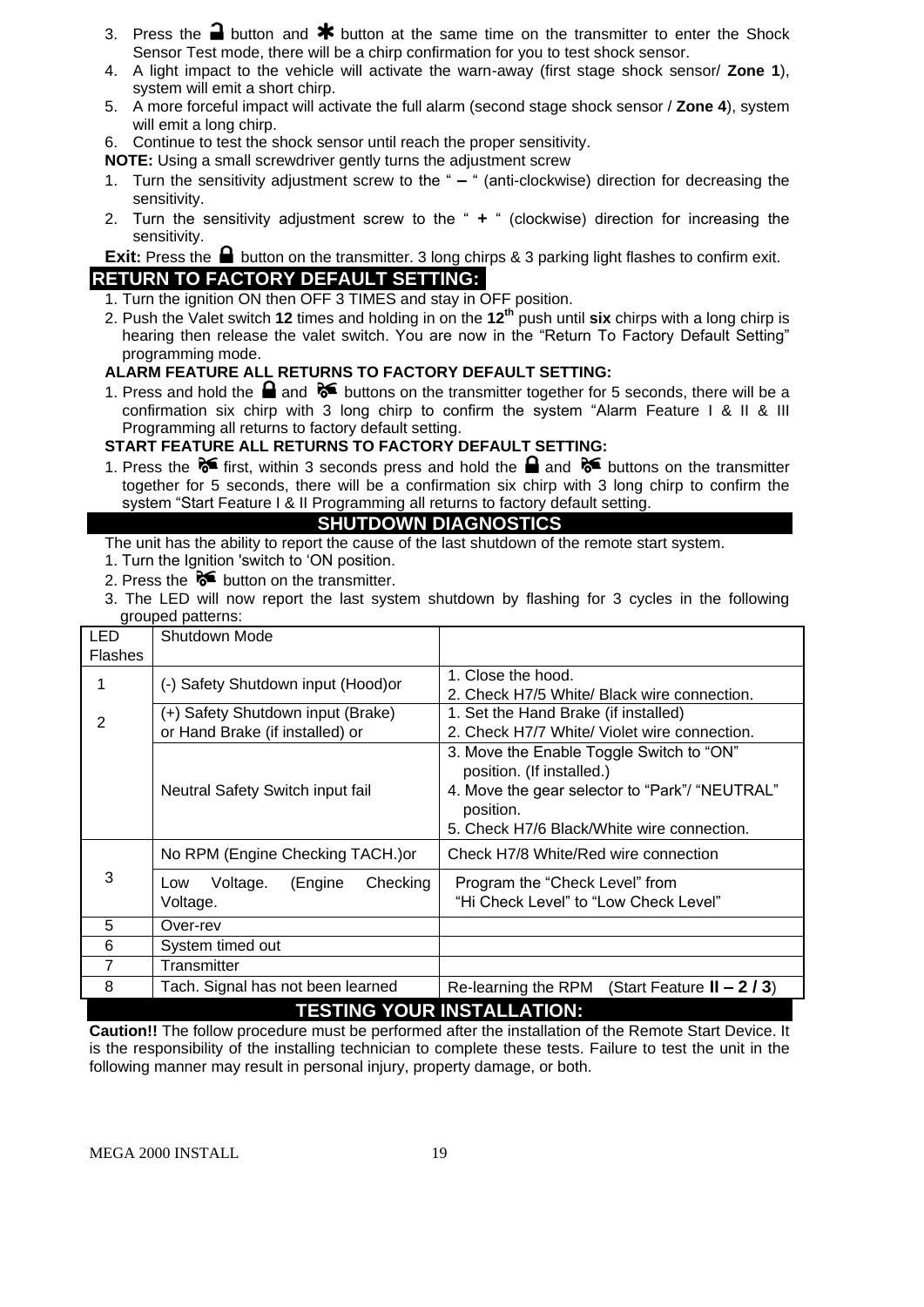- 1. Test the BRAKE shutdown circuit: With the vehicle in park (P), start the vehicle using the remote transmitter, Once the engine is running, press the brake pedal. The vehicle should shut down immediately. If the vehicle continues to run, check the brake circuit WHITE/ VIOLET wire (H7/7) connection.
- 2. Test the HOOD PIN shutdown circuit: Start the vehicle using the remote transmitter, Once the engine is running, pull the hood release and raise the hood. The vehicle should shut down immediately. If the vehicle continues to run, check the hood pin WHITE/ BLACK wire (H7/5) connection.

#### **3. NEUTRAL START SAFETY TEST:**

- 1. Set the vehicle parking brake.
- 2. Block the drive wheels to prevent vehicle movement.
- 3. Sitting in the vehicle, turn the ignition switch to "ON" or "RUN" position. But do not start the engine.
- 4. Step on the brake pedal and shift the gear selector into "DRIVE" (D).
- 5. Put your foot over the brake pedal but do not press down on it. Be ready to step on the brake to shut down the Remote Start Device.
- 6. Start the vehicle using remote transmitter.
	- a. If the starter does not engage, the test is complete.
	- b. If the starter engages, immediately step on the brake pedal to shut down the system, recheck your VIOLET wire (H1/1 starter output wire) connection. The heavy gauge VIOLET wire must be connected to the ignition switch side of the Neutral Start Switch. If the vehicle you are working on does not have an Electrical Neutral Safety Switch, it will be necessary to reconfigure the Remote Starts Wiring to accommodate this vehicle. The information concerning the Mechanical Neutral Safety Switch provided below will help you to determine if the vehicle you are working on has this type of safety switch and will provide alternate wiring methods to accommodate this situation.

#### **MECHANICAL NEUTRAL SAFETY SWITCH CONSIDERATIONS:**

Mechanical neutral safety switch configurations differ slightly in that they do not offer the same level of safety when installing a remote start device. Often when the ignition switch is turned off while the gear selector is in any position other than park or neutral, the mechanical function will not allow the key to be turned to the start position or be removed from the ignition cylinder. This configuration prevents mechanical operation while the vehicle is in gear but offers no consideration for electrical operation. Because of this potential problem, this installation requires the additional connection of a safety wire from the remote start device to the vehicle PARK/NEUTRAL ECM input or the vehicle key in sensor. This connection will prevent remote start operation if the key is left in the ignition switch regardless of the gear selector position.

#### **PARK/NEUTRAL ECM INPUT:**

The Park/Neutral ECM input is the preferred method of installation. This not only maintains the integrity of the factory circuit, it is also the easiest to install, providing the vehicle you are working on has this ECM input.

The installation required for this application (shown below), indicates in the slight reconfiguration of the control switch wiring. Shown is a typical GM Park/Neutral ECM input circuit. To connect the Remote Start unit to the GM Park/Neutral ECM input:

- 1. Locate the Orange/Black reference wire in the "C2" connector found at the ECM in GM B Body vehicles or, locate the equivalent reference wire in the vehicle you are installing the Remote Start Unit in.
- 2. Connect the BLACK/WHITE Neutral Safety Switch wire (H7/6) to this reference wire.

NOTE: If the optional remote starts enable toggle switch is installed, connect the one side the enable switch to this reference wire and connect the other side of the enable switch to the BLACK/WHITE Neutral Safety Switch wire (H7/6) of the Remote Start unit.

The reference diagram below shows a typical GM B Body ECM reference wire and how it is to be connected to the Remote Start Unit.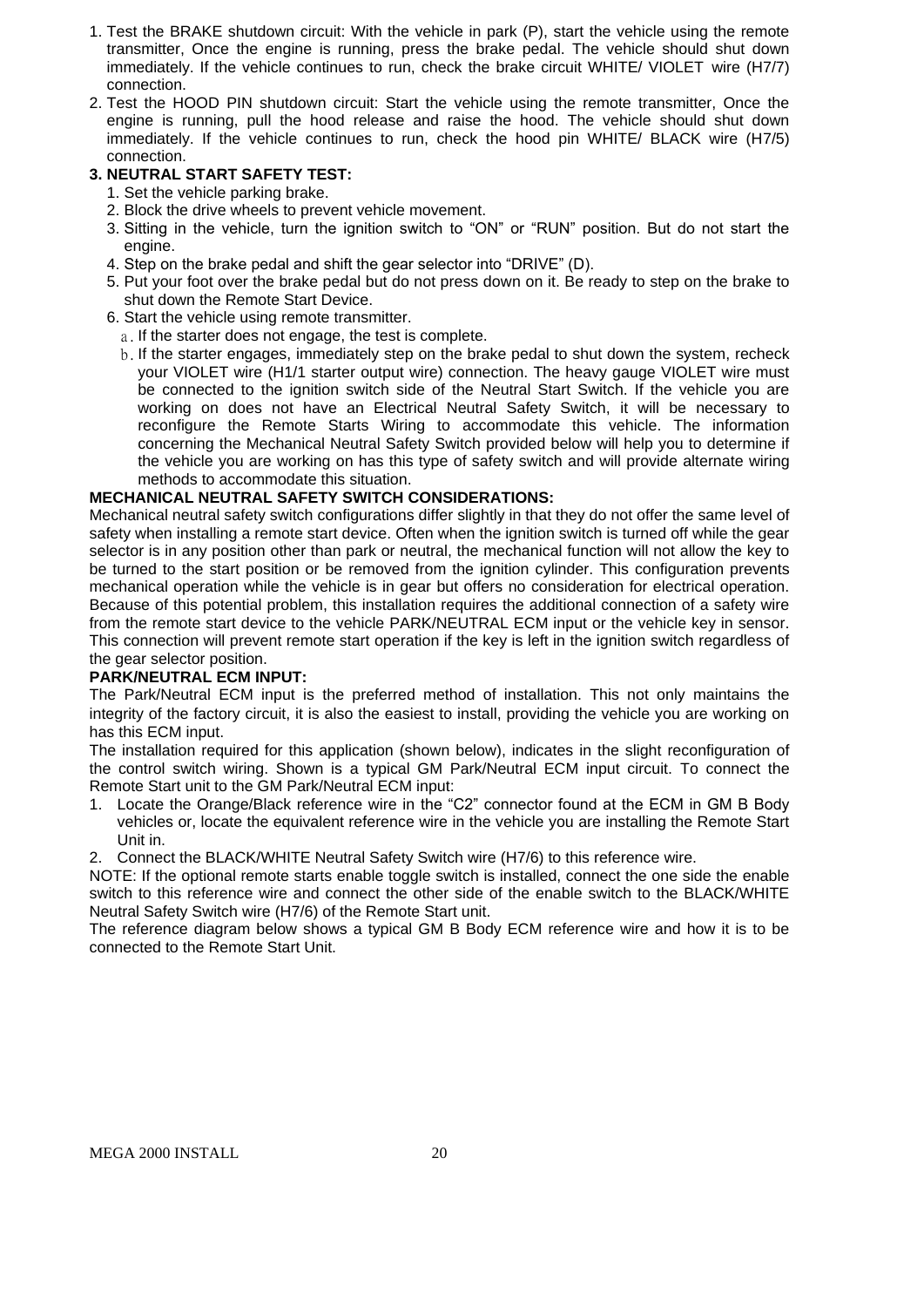

#### **KEY IN SENSOR CIRCUITS:**

If the vehicle you are working on does not have or you cannot locate the ECM reference wire, there are two alternatives available. Although not preferred, the vehicle Key In Sensor may be reconfigured to allow a margin of safety and will prevent the vehicle with a Mechanical Neutral Start Switch from starting in gear.

WE ADVISES THAT YOU MAINTAIN THE FACTORY CIRCUIT WHENEVER POSSIBLE. The following two circuits may be used only if the above circuit is not available.

**NOTE:** When completing an installation using either of the following key in sensor circuits, if the operator inserts the ignition key while the vehicle is running under the control of the Remote Start, the vehicle will shut down. This must be explained to the operator as it is in contrast to the normal operation of a vehicle utilizing an electrical neutral start switch and is inconsistent with the operators manual.

Additional information concerning Key in Sensor methods 1&2 are listed below and should be reviewed before considering either alternative.

Method 1 will allow the safety required for the remote start unit and prevent the vehicle from starting while in any gear other than Park or Neutral while the key is in the ignition cylinder however, if the key is left in the ignition switch and the door is left opened, the added relay will be energized causing a 150mA drain on the battery.

Method 2 will allow the safety required for the remote start unit and prevent the vehicle from starting while in any gear other than Park or Neutral while the key is in the ignition cylinder however, the original factory key in chime module will not alert the owner that the key has been left in the ignition switch. In addition, this may also effect other warning tones such as the light on reminder.

These situations should be carefully considered before altering the vehicle's wiring and must be fully explained to the consumer.

#### **METHOD 1**



To connect to the key in sensor as shown in method 1:

A. Locate the control wire that connects the drivers door pin switch to the key in sensor switch.

- B. Cut this wire and connect the ignition cylinder side to chassis ground.
- C. Locate the key in sensor switch wire that connects the chime module to the ignition cylinder.
- D. Cut this wire and connect the ignition cylinder side to terminal 30 of a P&B VF45F11 or equivalent relay.
- E. Connect the cathode (striped) side of a 4003 series diode to this same wire, and connect the (non striped) side to the negative safely input wire (WHITE/ BLACK) (H7/5) of the Remote Start Unit.
- F. Connect terminal 86 of the relay to a fused + 12 volt constant battery source.
- G. Connect terminal 87 of the relay to the Chime Module side of the previously cut wire in step D.
- H. Connect terminal 85 of the relay to the Drivers Door side of the pin switch wire previously cut in step B.

**Note:** A second 4003 series diode may be required to maintain the integrity of the hood open, shut down circuit. If this is the case, it must be installed as shown in the diagram above. The anode (Non Stripped) side must be connected to the WHITE/ BLACK wire (H7/5) of the Remote Start Unit. The cathode (Striped) side must be connected to the hood pin switch.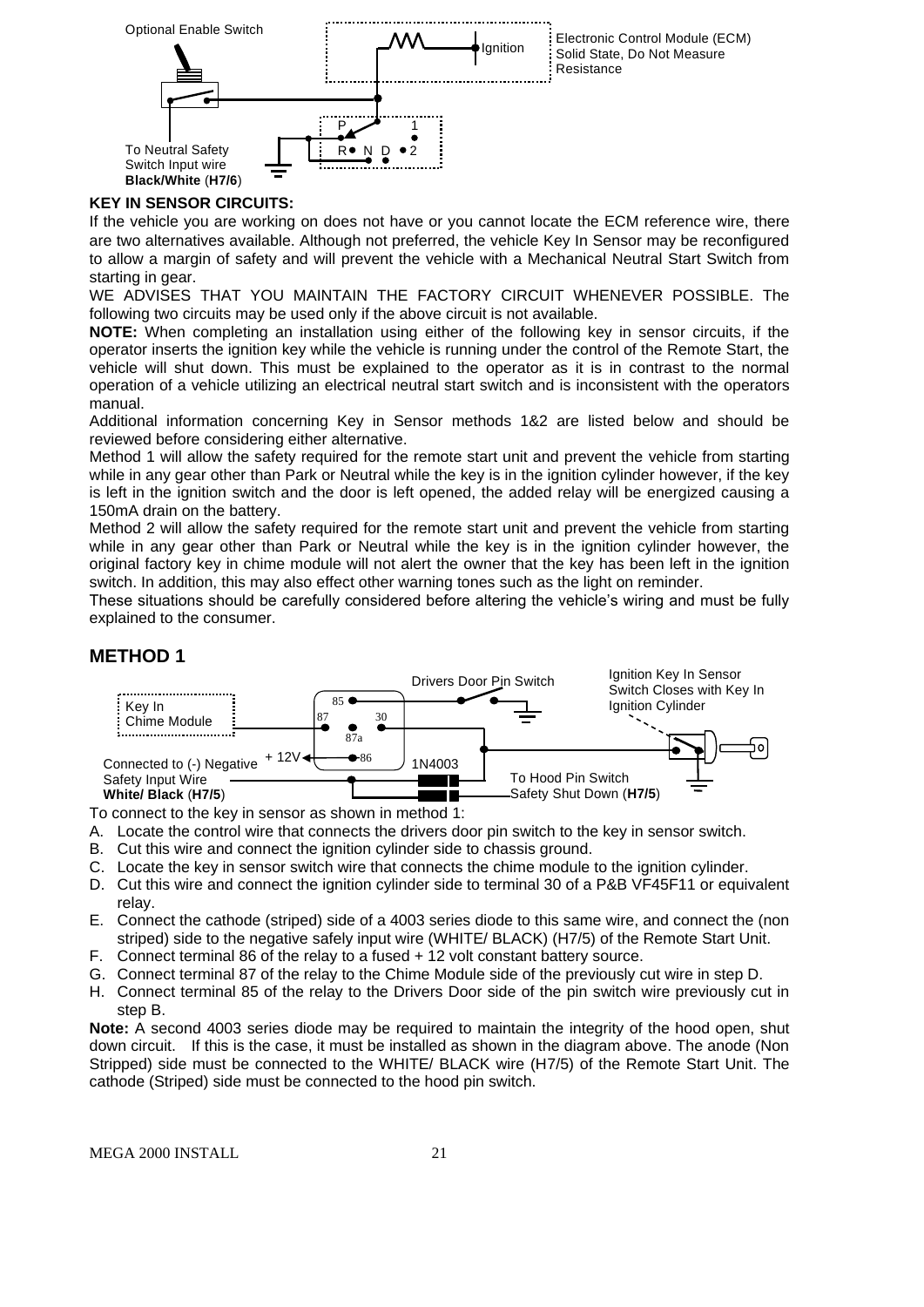## **METHOD 2**



To connect to the key in sensor circuit as shown for method 2:

- A. Locate the control wire that connects the drivers door pin switch to the key in sensor switch.
- B. Cut this wire and connect the ignition cylinder side to chassis ground.
- C. Locate the key in sensor switch wire that connects the chime module to the ignition cylinder.
- D. Cut this wire and connect the ignition cylinder side to the Remote Start Negative Safety Shut down wire WHITE/ BLACK (H7/5), using a 4003 series diode as shown above.

**Note:** A second 4003 series diode may be required to maintain the integrity of the hood open, shut down circuit. If this is the case, it must be installed as shown in the diagram above. The anode (Non Striped) side must be connected to the WHITE/ BLACK wire (H7/5) of the Remote Start Unit. The cathode (Striped) side must be connected to the hood pin switch.

AFTER THE CONNECTION OF THE NEUTRAL START SAFETY WIRE AS INDICATED IN ANY OF THE PREVIUOS ALTERNATE CONFIGURATINS, THIS CIRCUIT MUST BE TESTED FOR OPERATION.

Retest by following the steps outlined in the NEUTRAL START SAFETY TEST shown in this manual.

This device complies with part 15 of the FCC rules. Operation is subject to the following two conditions.

(1) This device may not cause harmful interference, and

(2) This device must accept any interference received, including interference that may cause undesired operation.